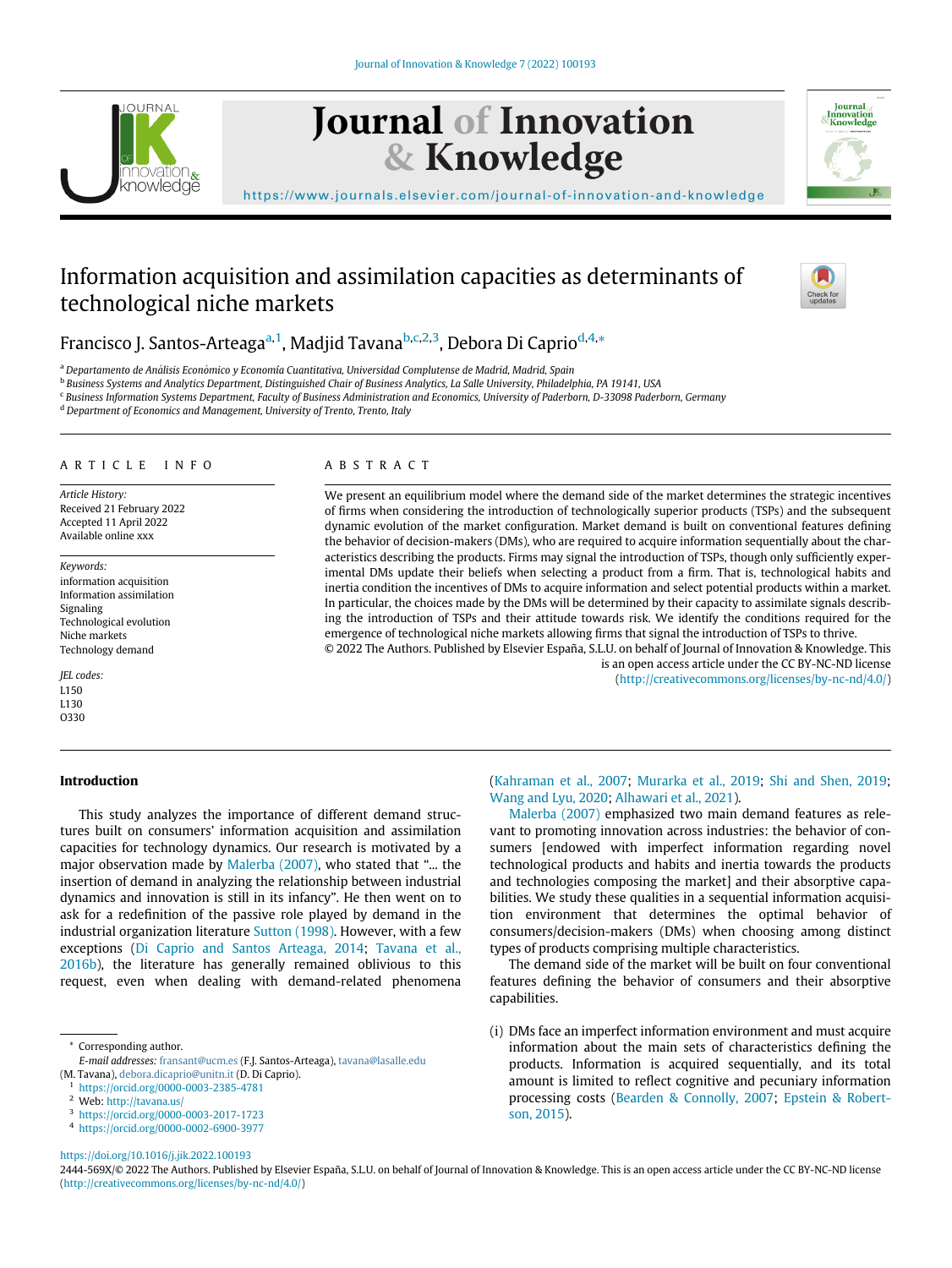- (ii) Firms may signal the introduction of technologically superior products (TSPs). We will assume that only sufficiently experimental [perfect foresight] DMs update their beliefs when retrieving information and selecting products from the firms ([van den Ende](#page-12-3) [& Dolfsma, 2005](#page-12-3); [Harty, 2010;](#page-11-8) [Gomez et al., 2016](#page-11-9); [H](#page-11-10)o€fl[inger et al.,](#page-11-10) [2018\)](#page-11-10).
- [Malerba et al. \(2003,](#page-11-11) [2007](#page-11-12)) defined experimental DMs as those craving the incorporation of novel technologies in current products or searching for entirely new ones in novel demand segments.
- TSPs are products experiencing improvements in a subset of features defining their main characteristics, increasing the expected utility of perfect-foresight DMs. Credibly signaled improvements may be directly observable or require the purchase of the product to be evaluated. A similar intuition regarding the market introduction of technologically advanced products was put forward by [Bender \(1989\)](#page-11-13) within a managerial environment.
- (iii) Inertia and habits about technologies and products constrain the capacity of DMs to shift across markets [\(Lin et al., 2015](#page-11-14); [Si and](#page-12-4) [Chen, 2020](#page-12-4); [Wang et al., 2021](#page-12-5)). As stated by [Malerba et al. \(2003\)](#page-11-11), "customers are very sophisticated and won't buy a new model computer unless it is as good as or better than the old model ones" (pg. 8). Thus, a DM's incentives to shift between product markets should be determined by the potential improvements defined upon the characteristics of the existing products.
- (iv) The preferences of DMs, together with their absorptive capabilities, determine their incentives to continue acquiring information within a given market [\(Eng and Quaia, 2009;](#page-11-15) [Chung et al.,](#page-11-16) [2012](#page-11-16); [Speier-Pero, 2019\)](#page-12-6). The numerical simulations were performed to illustrate that risk-neutral DMs are more prone to retrieve information across market products than risk-averse ones.

We will illustrate how DMs condition the behavior of firms when proceeding sequentially through the different characteristics of the alternatives and deciding whether to focus on the products from a given firm or evaluate those of a direct competitor.

Intuitively, we will consider two firms offering various products comparable across different sets of characteristics. DMs may observe realizations from the products offered by one of the firms while deciding whether to continue checking the products from this firm or performing comparisons with the products offered by a competing firm. Two main strategic scenarios will be analyzed when formalizing the requirements for the emergence of technological niche markets.

- The emergence of a niche market equilibrium within a Nash precommitment setting requires a demand composed of a sufficiently low proportion of perfect foresight DMs, a relatively low signal intensity, and a reasonably large consumer base on the side of the signaling firm.
- <span id="page-1-0"></span> Subgame perfection differs considerably, with the signaling firms also requiring a sufficiently low proportion of perfect foresight DMs and issuing signals of relatively low intensity. However, in this case, a reasonably small consumer base is needed for a niche market equilibrium to emerge.

<span id="page-1-1"></span>The main differences between both strategic scenarios are substantial and relate directly to the interactions between the types of DMs composing the demand side of the market, the signaling

strategies followed by the firms within the supply side, and the relative size of the consumer bases available to evaluate their products.

#### Information acquisition in online environments

The four features described above are also significant when analyzing the behavior of DMs in online shopping environments. Recent empirical studies based on questionnaires distributed among online consumers across North America and Europe deliver similar findings regarding their purchase intentions, which range from brand loyalty to the influence of third-party reviews. Thus, while firms may expect a proportion of consumers to form a loyal base, there is still ample room for variability and uncertainty in the expected behavior of DMs when facing novel products or substantial modifications to previously existing ones ([Dimoka et al., 2012;](#page-11-17) [Al-Samarraie et al., 2017;](#page-11-18) [Lee et al., 2021\)](#page-11-19).

In addition, DMs do not generally perform thorough searches or product comparisons, a feature emphasized by psychologists when analyzing compulsive consumption and regret ([Schwartz, 2004;](#page-11-20) [Chen et al., 2009;](#page-11-21) [Tzini and Jain, 2018\)](#page-12-7), and economists when incorporating bounded rationality into their models ([Kreye et al., 2012;](#page-11-22) [Lim, 2013\)](#page-11-23). DMs' intent to perform complex searches indicates their limited information processing and assimilation capacities, constraining the subsequent scope of their decisions.

[Fig. 1](#page-2-0) describes the average number of keywords used per online search query in the United States and Canada in two different periods, 2017 and 2020. Even though most searches consisted of two words in 2020 – improving upon the dominance of one-word queries in 2017 − the three-word limit accounting for over 80% of total searches prevails in 2020. Because DMs click on two links per search query ([Jansen et al., 1998](#page-11-24); [Baeza-Yates, 2005](#page-11-25)), this feature highlights the limited information acquisition process followed by consumers.

Thus, DMs may face considerable constraints when noticing the enhanced qualities of products or observing – or believing – the signals issued by a firm [\(Oghazi et al., 2021](#page-11-26)). In this regard, when incorporating into the analysis the choice volatility triggered by the anonymous reviews available online [\(Bae and Lee, 2011;](#page-11-27) [Zimmer &](#page-12-8) [Henry, 2017](#page-12-8)), firms cannot guarantee that their customer base will remain intact as they venture into the introduction of the novel or enhanced technological products.

The inherent subjectivity of the DMs' decision processes can also be observed through their answers to different questionnaires describing their consumption habits. For instance, when asking United States consumers

- Whose recommendations are they most likely to trust when choosing between different products online (and allowing for multiple answers)? Most consumers selected their friends, acquaintances, family members (61%), and other customers (53%), while only 39% selected independent review websites.<sup>[1](#page-1-0)</sup>
- Which stage of the digital purchase process makes them happiest? Only 24% selected researching their options, namely, comparing items across sites, while 21% declared selecting products from their website of choice. On the other hand, over 50% chose to see their purchases confirmed and go through checkout.<sup>[2](#page-1-1)</sup>

Thus, DMs are divided in their intent to acquire information and display tendencies to implement basic heuristic mechanisms or

<sup>1</sup> Retrieved from Statista ([https://www.statista.com/statistics/704847/us-trusted](https://www.statista.com/statistics/704847/us-trusted-recommendations-for-online-shopping/)[recommendations-for-online-shopping/\)](https://www.statista.com/statistics/704847/us-trusted-recommendations-for-online-shopping/). Original source statista.com; Survey period: April 12 to 14, 2017; Region: United States; Number of respondents: 1,052; Age group: 18 years and older; Special characteristics: shop online at least once per year.

Retrieved from Statista [\(https://www.statista.com/statistics/876031/best-part-of](https://www.statista.com/statistics/876031/best-part-of-online-shopping-process-usa/)[online-shopping-process-usa/\)](https://www.statista.com/statistics/876031/best-part-of-online-shopping-process-usa/). Original source: emarketer.com; Survey period: May 2018; Region: United States; Number of respondents: n.a.; Age group: 18 years and older.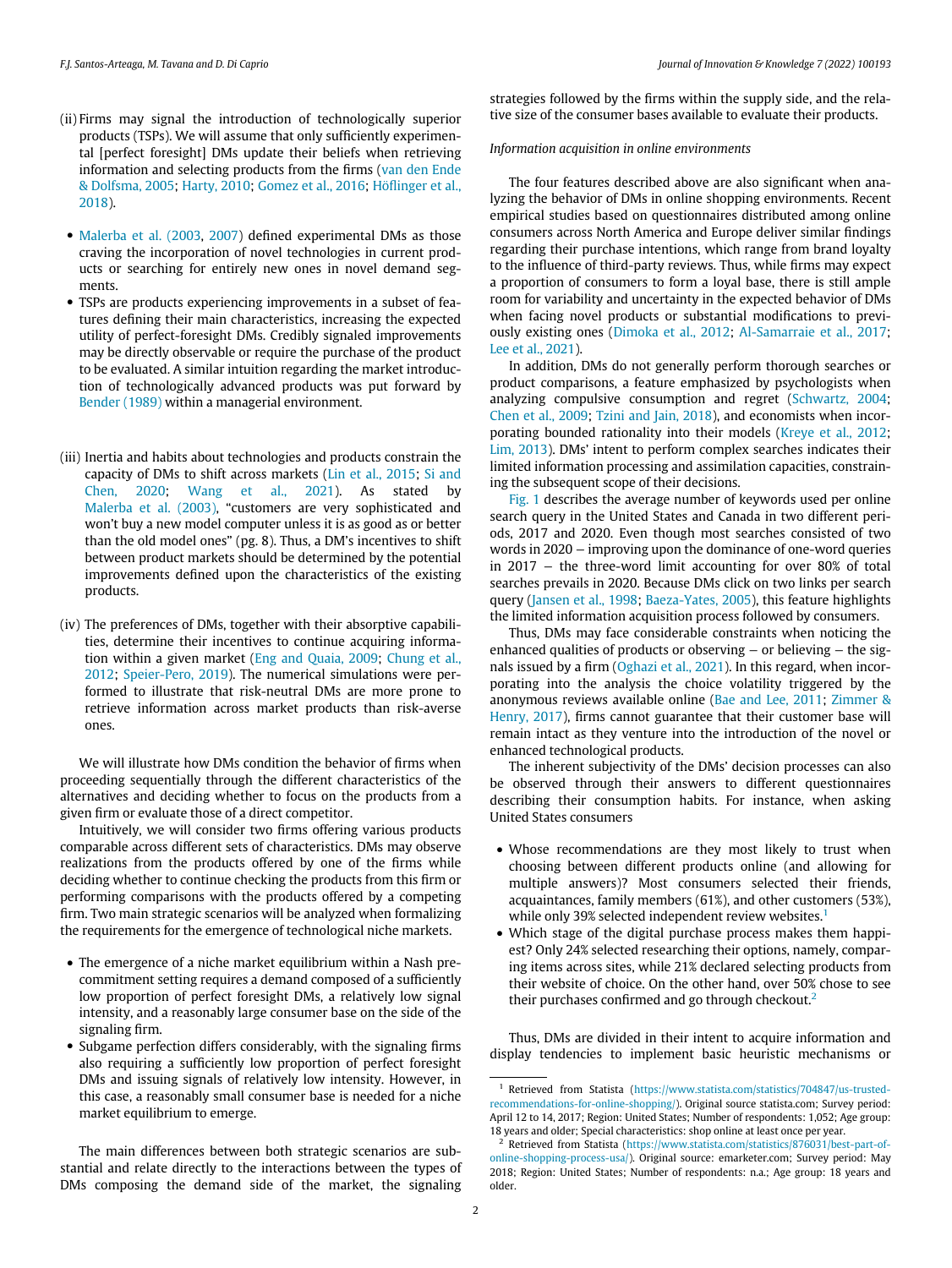<span id="page-2-0"></span>

### $(a)$



Fig. 1. The average number of search terms for online search queries in the United States and Canada.

perform thorough searches. The volatility of their decisions can also be observed in their payment incentives. When asked what drives them to pay for a higher-priced option when facing similar products online, the answers range from a brand trust (23%) and sufficient product information (9%) to better reviews (35%) and reduced shipping costs  $(11\%)$ <sup>[3](#page-2-1)</sup>

We conclude by focusing on the behavior of younger consumer groups. When millennial internet users in the United States were asked the likelihood of purchasing products or services using chat-bots, only 1[4](#page-2-2)% declared not being interested.<sup>4</sup> A similar tendency could be observed among European consumers when asked about their main concerns regarding online purchases. The capacity to inspect the product and retrieve information directly increases in rel-evance with the consumer group's age sampled.<sup>[5](#page-2-3)</sup> The importance of directly verifiable information describing the main characteristics of products decreases among younger DMs.

#### Contribution

Given the previous features describing the type of DMs that compose the demand side of the market, we define a game-theoretical framework where duopolistic firms must decide whether or not to signal the existence of a TSP. We will analyze two different types of signaling equilibria determined by the information transmission

<span id="page-2-1"></span><sup>3</sup> Retrieved from Statista [\(https://www.statista.com/statistics/823936/consumer-rea](https://www.statista.com/statistics/823936/consumer-reasons-switching-higher-priced-option-online/) [sons-switching-higher-priced-option-online/\)](https://www.statista.com/statistics/823936/consumer-reasons-switching-higher-priced-option-online/). Original source: 2018 Consumer Research Report, page 11, conducted by Salsify. Survey period: 2017; Region: United States; Number of respondents: 1,000; Age group: n.a.; Special characteristics: consumers who shopped online at least once in the year.

<span id="page-2-3"></span><span id="page-2-2"></span><sup>4</sup> Retrieved from Statista ([https://www.statista.com/statistics/679487/us-millen](https://www.statista.com/statistics/679487/us-millennial-willingness-to-try-chatbot-commerce-2016/) [nial-willingness-to-try-chatbot-commerce-2016/](https://www.statista.com/statistics/679487/us-millennial-willingness-to-try-chatbot-commerce-2016/)). Original source: emarketer.com; Survey period: December 2016; Region: United States; Number of respondents: 500; Age group: 18 to 34 years.

<sup>5</sup> European Commission, (2017). Europeans' attitudes towards cyber security. Special Eurobarometer Report 464a. Question 88, page 42. Survey period: June 2017; Number of respondents: 22,236 internet users. Retrieved fro[mhttps://ec.europa.eu/](https://ec.europa.eu/commfrontoffice/publicopinion/index.cfm/Survey/index#p=1&instruments=SPECIAL) commfrontoffi[ce/publicopinion/index.cfm/Survey/index#p=1&instruments=SPECIAL](https://ec.europa.eu/commfrontoffice/publicopinion/index.cfm/Survey/index#p=1&instruments=SPECIAL)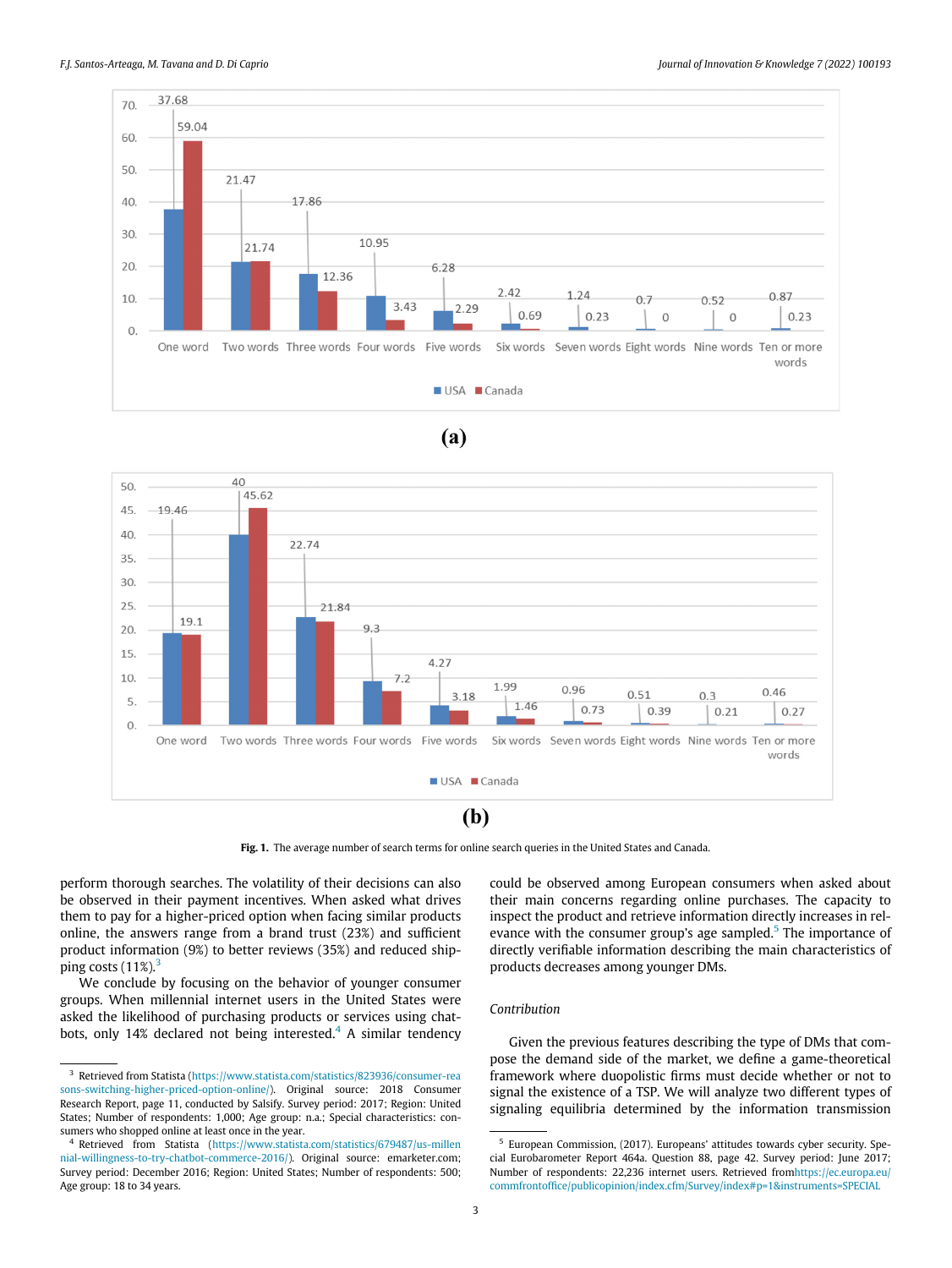framework assumed. A Nash equilibrium setting will be applied to oblige each firm to commit to its original signaling strategy. On the other hand, a subgame perfect equilibrium (SPE) will be defined to allow firms to observe the signaling strategy of their rivals and behave accordingly.

The resulting set of equilibria emphasizes the importance that perfect foresight on the side of DMs and the existence of monopolistic rents have for the formation of niche markets that allow firms to signal and introduce TSPs. Moreover, according to the classical findings of [Ireland & Stoneman \(1986\),](#page-11-28) we will illustrate how the presence of perfect foresight DMs expecting swift technological developments hinders the adoption of the technology available within the market when compared to myopic ones.

The current framework improves upon both the game-theoretical models, mostly centering on the diffusion of technology [\(Beath et al.,](#page-11-29) [1995;](#page-11-29) [Chen et al., 2018;](#page-11-30) [Zhang & Sun, 2020\)](#page-12-9), and the traditional decision-theoretical ones where demand is based on stopping criteria that validate or dismiss the introduction of new technology [\(Jen](#page-11-31)[sen, 1982;](#page-11-31) [McCardle, 1985\)](#page-11-32). At a formal level, the lack of interaction between the strategic diffusion of innovations by firms and the subsequent emergence of demand by DMs represents a drawback that the equilibrium model developed in the current paper helps to solve ([Kim Wang and Seidle, 2017](#page-11-33); [Li et al., 2020;](#page-11-34) [Ren et al., 2021;](#page-11-35) [Tiberius et al., 2021\)](#page-12-10).

We describe the main results intuitively and highlight the requirements that need to be satisfied for the corresponding equilibria to exist. Technical analyses illustrating these requirements as a function of the set of parameters conditioning firms' behavior through the pre-commitment and subgame perfection frameworks have been relegated to the Appendix sections.

#### Demand

We build on the models of [Di Caprio et al. \(2014](#page-11-36), [2016](#page-11-37)) to introduce a demand evaluation and decision environment defined via two expected utilities. These functions are non-recursive and require DMs to redefine their behavior at each stage of the information retrieval process, preventing the implementation of standard dynamic programming techniques.

#### Product attributes: formalization and technical assumptions

Denote the set of available products as G. Assume that products are given by pairs of characteristics  $(x_1, x_2)$ , whose values are defined within the Cartesian product of two nonempty sets,  $X_1 \times X_2$ .

<span id="page-3-0"></span>Identifying and evaluating product attributes is a complex task even when the characteristics are directly observable ([Lu et al., 2008;](#page-11-38) [Arruda-Filho and Lennon, 2011](#page-11-39)). Given the coexistence of immediately observable (search) and time-consuming (experience) attributes within a product [Nelson \(1970\),](#page-11-40) we will assume that both of them can be found in the sets of characteristics composing each  $X_i$ ,  $i = 1, 2$ . These temporal requirements are reflected in the information acquisition capacity of DMs, who focus on either fully observing a product, which may or may not be purchased, or partially observing two products and deciding whether or not to purchase the best one.

<span id="page-3-1"></span>Two important remarks follow. First, we must highlight that if we were to introduce the convolution of several random variables by assuming that multiple features are included within both  $X_1$  and  $X_2$ , and normalizing the corresponding realizations, the main retrieval setting and analyses would remain qualitatively unchanged. An intuitively manageable analytical framework would require limiting the analysis to three features per characteristic, allowing for products to be defined by six main features categorized in two sets of characteristics of the same cardinality. Second, the order defining the sets of characteristics corresponds to the relative importance allocated by

the DM. We will elaborate further on this second point in the next section.

A preference relation  $\_\$ succ on  $X_i$ ,  $i = 1, 2$ , is a binary relation on  $X_i$  satisfying reflexivity, completeness, and transitivity. A function  $u_i$ :  $X_i \rightarrow R$  is a utility function representing \succ on  $X_i$  if

$$
\forall x', x'' \in X_i, \\ x' \underline{\qquad}
$$

 $\text{succ } x''u_i(x') \geq u_i(x'') \Leftrightarrow$  $X_1$  and  $X_2$  will be identified with a closed real subinterval of [0,  $+ \infty$ ), that is, for  $i = 1, 2$ :

$$
X_i = [x_i^m, x_i^M], \tag{2}
$$

with  $0 < x_i^m < x_i^M$  [\(Wilde, 1980](#page-12-11)).

We assume  $X_i$  to be endowed with the standard Euclidean topology and the preference relation defined by the DM on  $X_i$  to be the standard linear order <. Therefore,  $u_i$  can be assumed strictly increasing and continuous, implying that the function ing and continuous, implying that the function  $u(x_1, x_2) = u_1(x_1) + u_2(x_2)$ , defined  $\forall (x_1, x_2) \in X_1 \times X_2$ , induces an *additive* preference on  $X_1 \times X_2$  and is also increasing [Wakker \(1989\).](#page-12-12)

 $X_i$  will also be interpreted as a continuous random variable and  $\mu_i$ :  $X_i \rightarrow [0, 1]$  defined as its associated density function. Given  $Z_i \subseteq X_i$ ,  $\mu_i(Z_i)$  represents the subjective probability of the event "the *i*-th characteristic of a randomly observed product from G is described by a value  $x_i \in Z_i$ ". The support of  $\mu_i$  is the set  $\zeta(\mu_i) = \frac{\det f(x_i - X_i \cdot \mu_i)}{x_i}$  and  $\zeta(\mu_i) = \frac{\det f(x_i - X_i \cdot \mu_i)}{x_i}$  $\zeta(\mu_i) = \text{def } \{x_i \in X_i : \mu_i(x_i) \neq 0\}$ . The probability functions  $\mu_i$ ,  $i = 1, 2$ , will be considered independent, though the decision framework is will be considered independent, though the decision framework is designed to allow for correlations between both sets of characteristics.

Finally, the certainty equivalent defined by  $\mu_i$  and  $u_i$  will be used by the DM as the main point of reference for both sets of characteristics. For  $i = 1, 2$ , the certainty equivalent of  $\mu_i$  and  $u_i$  is defined as the value  $ce_i = u_i^{-1}(E_i)$ , with  $E_i$  standing for the expected value of  $u_i$ . The value  $ce_i$  exists and is unique since  $u_i$  is assumed to be continuous value  $ce_i$  exists and is unique since  $u_i$  is assumed to be continuous and strictly increasing.

#### Expected utility functions from acquiring information

G consists of two potentially different types of products about which the DM can collect information. Let  $J$  and  $K$  denote the two types of products. Since we are assuming that the DM evaluates two sets of attributes, after the initial characteristic of  $J$  is observed, he must determine whether to continue acquiring information on J or to shift his attention to a different type of product  $K$ . This decision is based on the realization  $x_1 \in X_1$  retrieved from J. We follow [Tavana et al. \(2016a](#page-12-13), [2016c\)](#page-12-14) to introduce the next functions, whose values describe the utilities expected to be obtained from the information acquired on the first characteristic.

Let  $F : X_i \to R$  and  $H : X_1 \to R$  be given by:

$$
F(x_1) \stackrel{def}{=} \int_{P^+(x_1)} \mu_2(x_2)(u_1(x_1) + u_2(x_2)) dx_2
$$
  
+ 
$$
\int_{P^-(x_1)} \mu_2(x_2)(E_1 + E_2) dx_2
$$
 (3)

$$
H(x_1) \stackrel{\text{def}}{=} \int_{Q^+(x_1)} \mu_1(y_1)(u_1(y_1) + E_2) \, dy_1
$$
  
+ 
$$
\int_{Q^-(x_1)} \mu_1(y_1) (\max\{u_1(x_1), E_1\} + E_2) \, dy_1
$$
 (4)

such that  $\forall x_1 \in X_1$ :

$$
P^{+}(x_1) = \{ x_2 \in \xi(\mu_2) : u_2(x_2) > E_1 + E_2 - u_1(x_1) \}
$$
 (5)

$$
P^{-}(x_1) = \{ x_2 \in \xi(\mu_2) : u_2(x_2) \le E_1 + E_2 - u_1(x_1) \}
$$
 (6)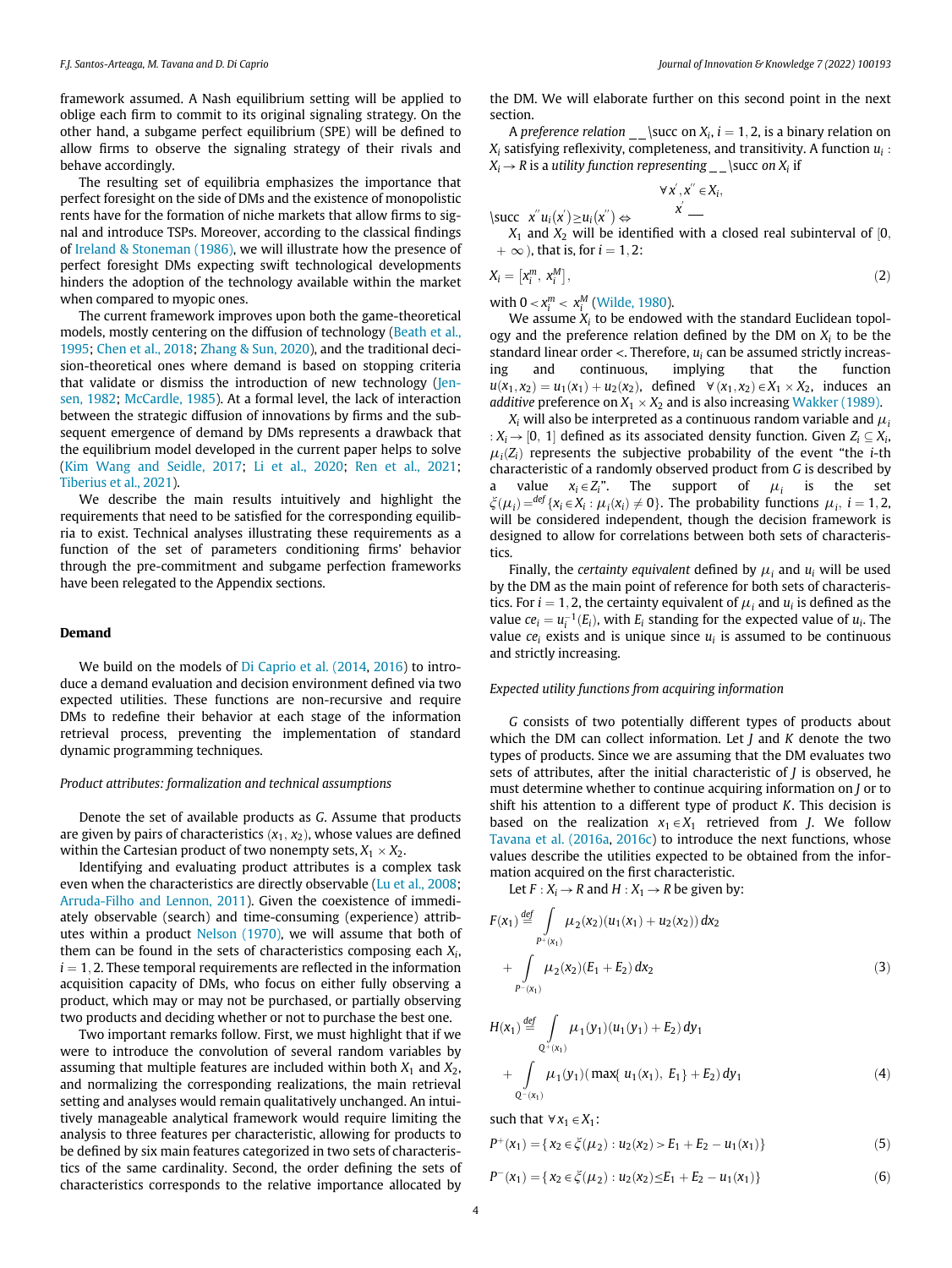$$
Q^{+}(x_1) = \{ y_1 \in \xi(\mu_1) : u_1(y_1) > \max\{ u_1(x_1), E_1 \} \}
$$
\n(7)

$$
Q^{-}(x_1) = \{ y_1 \in \xi(\mu_1) : u_1(y_1) \le \max\{ u_1(x_1), E_1 \} \}.
$$
 (8)

<span id="page-4-0"></span> $F(x_1)$  [resp.,  $H(x_1)$ ] describes the gain in expected utility relative to  $E_1 + E_2$  in the case when, after evaluating the initial characteristic  $x_1$ of  $J$ , the DM decides to observe the second characteristic of  $J$  [resp., the first characteristic of K].

Consider a standard evaluation interval framework defined on the characteristics of the products, such as the ones that can be found on online recommender websites such as Tripadvisor, Trivago, and Amazon. The relative importance assigned to the different characteristics can be incorporated into the analysis by assuming that one of the probability distributions provides a higher expected value. Thus, within a common upper limit reference setting, we increase the lower limit of the interval defining the domain so as to increase the expected value that the DM assigns to the potential realizations from the first characteristic. That is, given two probability distributions  $\Gamma$  $x_1$ ) and  $\xi(x_2)$ , and a nondecreasing function  $u : \mathbb{R} \to \mathbb{R}$ , the domain of the relatively more important characteristic will be shrunk so that

<span id="page-4-1"></span>
$$
\int_{X_1^m}^{x_1^M} u(x_1) d\Gamma(x_1) \ge \int_{X_2^m}^{x_2^M} u(x_2) d\xi(x_2),
$$
\n(9)

where  $E_1 > E_2$ , with  $x_1^M = x_2^M$ . Intuitively, given the relatively higher importance assigned to the first characteristic we assume that the importance assigned to the first characteristic, we assume that the DM constraints the search to products that score higher than a minimum reference value while discarding the others.

The Appendix A section illustrates the behavior of the functions  $F($  $x_1$ ) and  $H(x_1)$  within the evaluation intervals  $[x_1^m, x_1^M]$  and  $[x_2^m, x_2^M]$ ,<br>such that  $x^M - x^M$  and  $F_1 > F_2$  as  $x^m \rightarrow x^m$  and discusses the natural such that  $x_1^M = x_2^M$  and  $E_1 > E_2$  as  $x_1^m > x_2^m$ , and discusses the natural<br>conditions required for the existence of a crossing point between conditions required for the existence of a crossing point between both functions located below the certainty equivalent value of the first characteristic, i.e.,  $x_1 < ce_1$ .

This latter result constitutes an important contribution to the current paper. Consider two DMs, a standard one basing his information retrieval behavior on the certainty equivalent value assigned to the set of potential realizations of the characteristics and a forward-looking one formalized through Eqs.  $(3)$  and  $(4)$ . Appendix A illustrates how forward-looking risk-neutral or risk-averse DMs are more willing to continue evaluating the initially observed alternatives than standard ones.

#### Signals and learning

Firms can issue credible signals regarding improvements implemented on  $X_2$ , modifying the probability density and expected utility assigned to the corresponding set of products [\(Brockhoff &](#page-11-41) [Rao, 1993](#page-11-41)). Note that signals are defined on characteristics that are not initially observable, requiring the consumption of the product to be verified. In this regard, the formal analyses performed throughout the paper can be expanded to analyze the effects of signaling improvements on either  $X_1$  or both characteristics simultaneously ([Tavana et al., 2016b\)](#page-12-1).

Improvements are not assumed to be completely radical but enhancements of the secondary characteristics defining the products. The main results described are independent of this assumption. They can also be obtained when considering enhancements of the first set of characteristics, as the analysis performed in Appendix B is emphasized.

We will assume that the DM does not have any initial information on the distribution of characteristics and, as a result, assigns uniform densities to  $X_1$  and  $X_2$ , reflecting the highest information entropy faced by the DM. That is, for  $i = 1, 2$ , the DM defines an initial density function  $\mu_i$  as  $\mu_i(x_i) = \frac{1}{x_i^M - x_i^m}$ ,  $\forall x_i \in X_i = [x_i^m, x_i^M]$ .

Suppose that, after checking the first characteristic, a positive signal is received. Then, the DM must update the density function  $\mu_2$ initially defined on  $X_2$ .

We will use the symbol  $\theta$  to denote the fact that positive signals are received and write  $\theta = 1$  to indicate that one positive signal is are received and write  $\theta = 1$  to indicate that one positive signal is received. Receiving a positive signal  $\theta = 1$ , modifies the initial denreceived. Receiving a positive signal,  $\theta = 1$ , modifies the initial den-<br>sity on  $X_2$ ,  $\mu_2(x_2) = \frac{1}{x_2}$  for  $x_2 \in [x_2^m, x_2^M]$ . leading to the following sity on  $X_2$ ,  $\mu_2(x_2) = \frac{1}{X_2^M - X_1^m}$  for  $x_2 \in [X_2^m, X_2^M]$ , leading to the following<br>conditional density function: sity on  $X_2$ ,  $\mu_2(X_2) - x_2^M - x_2^m$  conditional density function:

$$
\pi(\theta|\mathbf{x}_2) = \begin{cases}\n\frac{3}{2(x_2^M - x_2^m)} i f x_2 \in \left(\frac{x_2^m + x_2^M}{2}, x_2^M\right] \\
\frac{1}{2(x_2^M - x_2^m)} i f x_2 \in \left[x_2^m, \frac{x_2^m + x_2^M}{2}\right]\n\end{cases}
$$
\n(10)

That is, half the probability mass from the lower half of the density is shifted to the upper half. The signal leads the DM to update his initial beliefs,  $\mu_2(x_2)$ , by implementing Bayes' rule as follows

$$
\mu_2(x_2|\theta = 1) = \frac{\pi(\theta|x_2)\mu_2(x_2)}{\int_{X_2} \pi(\theta|x_2)\mu_2(x_2)dx_2}
$$
(11)

Equations (B1) to (B4) within the Appendix B section generalize the conditional density and subsequent Bayesian updating functions presented in Eqs.  $(10)$  and  $(11)$  so as to account for any potential probability mass shift defined on  $X_2$ .

[Tavana et al. \(2014\)](#page-12-15) illustrate that  $F(x_1|\theta = 1) \geq F(x_1)$  and  $H(x_1|\theta = 1)$ <br> $H(x_1)$  if  $\mu_2(x_2|\theta = 1)$  first-order stochastically dominates  $\mu_2(x_2)$ .  $\geq H(x_1)$  if  $\mu_2(x_2|\theta = 1)$  first-order stochastically dominates  $\mu_2(x_2)$ .<br>The framework of analysis just described allows us to catego

The framework of analysis just described allows us to categorize the DMs that comprise the market demand in two main groups.

Definition 2.1. We say that "signaling an improved characteristic is technologically neutral" whenever  $E_{(2|\theta=1)} = E_2$ , while "signaling an<br>improved characteristic is not a technologically neutral strategy" improved characteristic is not a technologically neutral strategy" whenever  $E_{(2|\theta=1)} > E_2$ .<br>We define as myo

We define as *myopic* those DMs whose  $E_2$  remains unchanged after observing a positive signal − from either credible online recommender systems or independent product reviewers −. As a result, the corresponding functions  $F(x_1)$  and  $H(x_1)$  remain unaffected whenever TSPs are introduced in the market. If DMs have perfect foresight, then observing a credible signal leads to an update of their expectations, such that  $E_{(2|\theta=1)} > E_2$ , resulting in an upper shift of their func-<br>tions  $F(x_1)$  and  $H(x_2)$ tions  $F(x_1)$  and  $H(x_1)$ .

#### Technological improvement

Two decision processes will condition the technological transition between coexisting markets. Each process determines the potential improvements that signaling firms can guarantee upon the initial characteristic observed by the DMs when deciding whether or not to shift markets.

#### Irreversible decision processes

Shifting to the signaled market constitutes an irreversible decision (ID) for the DM, who, after observing the initial characteristic of a product in the unsignaled market, must start over in the signaled one. As a result, his final choice, if any, is determined by the set of products composing the signaled market. The resulting  $H(x_1|id)$  function provides the expected value from observing a product better than the certainty equivalent to one defined in the signaled market.

$$
H(x_1|id) \stackrel{def}{=} \int_{ce_1}^{x_1^M} \mu_1(y_1) \Big( u_1(y_1) + E_{(2|\theta=1)} \Big) dy_1
$$
  
+ 
$$
\int_{x_1^m}^{ce_1} \mu_1(y_1) \Big( E_1 + E_{(2|\theta=1)} \Big) dy_1.
$$
 (12)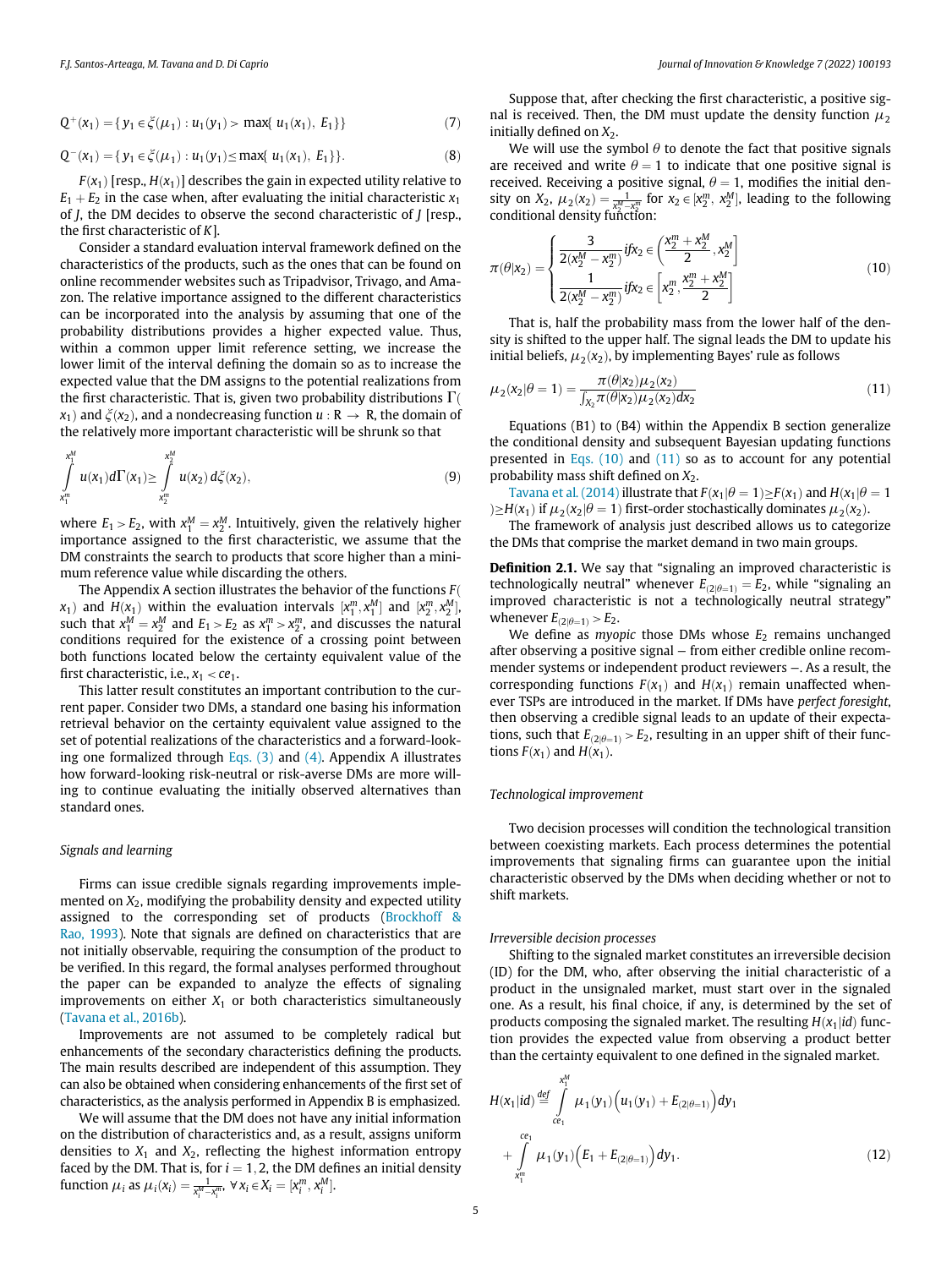In the above equation and henceforth, the notation id refers to the ID setting.

If signaling is not a technologically neutral strategy, then  $\frac{\partial H(x_1)}{\partial E_2} > 0$ , which implies  $H(x_1|id) > H(x_1)$ ,  $\forall x_1 \leq ce_1$ . We will illustrate numerically how this effect is not sufficient to guarantee a shift of the DM to the signaled market. The loss in utility derived from the irreversibility assumption eliminates the transition incentives that follow from a higher value of  $E_2$  for large  $x_1$  realizations.

#### Guaranteed improvement processes

In this setting, the signaling firm guarantees the DM a product whose first characteristic value is not inferior to the one from the product assessed within the unsignaled market, that is,  $x_{(1|\theta=1)} \geq x_1$ .If<br>DMs trust the commitment of the firm, the function  $H(x,|\sigma)$  would DMs trust the commitment of the firm, the function  $H(x_1|g_i)$  would be defined as follows:

$$
H(x_1|gi) \stackrel{def}{=} \int_{Q^+(x_1)} \mu_1(y_1) \left( u_1(y_1) + E_{(2|\theta=1)} \right) dy_1
$$
  
+ 
$$
\int_{Q^-(x_1)} \mu_1(y_1) \left( \max\{ u_1(x_1), E_1 \} + E_{(2|\theta=1)} \right) dy_1.
$$
 (13)

In the above equation and henceforth, the notation gi refers to the GI setting.

Given  $E_{(2|\theta=1)} > E_2$ , the value of  $H(x_1|gi)$  is higher than the corre-<br>nding value of  $H(x_1)$  defined in the unsignaled market  $\forall x_i \in X_i$ . sponding value of  $H(x_1)$  defined in the unsignaled market  $\forall x_1 \in X_1$ .

#### Numerical simulations

<span id="page-5-0"></span>We simulate numerically both the ID and guaranteed improvement (GI) scenarios to study the behavior of the crossing points, i.e., incentive thresholds, defined by the corresponding functions F and H.

Through this section,  $X_1 = [5, 10]$  and  $X_2 = [0, 10]$  represent the domains on which both sets of characteristics are defined. These specific domains have been chosen to illustrate numerically the main results derived from the current decision theoretical framework. The results build on the natural conditions described in Appendix A, which are required to ensure the existence of a unique threshold value lower than  $ce<sub>1</sub>$  within the unsignaled reference setting.

In particular, consider the framework of analysis defined by the evaluation intervals  $[x_1^m, x_1^M]$  and  $[x_2^m, x_2^M]$  with

- identical upper limits  $x_1^M = x_2^M$ ;<br>• identical utilities defined on bo
- identical utilities defined on both characteristic spaces;
- a uniform distribution assigned to each interval to reflect the uncertainty faced by DMs;
- $x_1^m > x_2^m$ , implying that the first set of characteristics delivers a higher quantity than the second ones. higher expected utility than the second one;
- $x_1^m \leq ce_2$ , limiting the importance assigned to the first characteristic relative to the second one. relative to the second one.

Two main constraints are imposed within the above evaluation framework to guarantee the existence of a unique crossing point located below  $ce_1$  when dealing with risk-neutral DMs

- $P^{-}(x_1^M) \neq \emptyset$ : DMs must be willing to observe the second character-<br>istic of a product: that is, the first one cannot guarantee a suffiistic of a product; that is, the first one cannot guarantee a sufficiently high utility on its own relative to a random choice.
- $x_2^m = 0$ : the lower limit value assigned to the second characteristic<br>equals zero equals zero.

These requirements represent scenarios where the main characteristics of a product are evaluated within common reference intervals, and DMs focus on those alternatives whose preferred characteristics are distributed above a subjectively determined  $x_1^m$ 



Fig. 2. Optimal threshold values for risk-neutral DMs.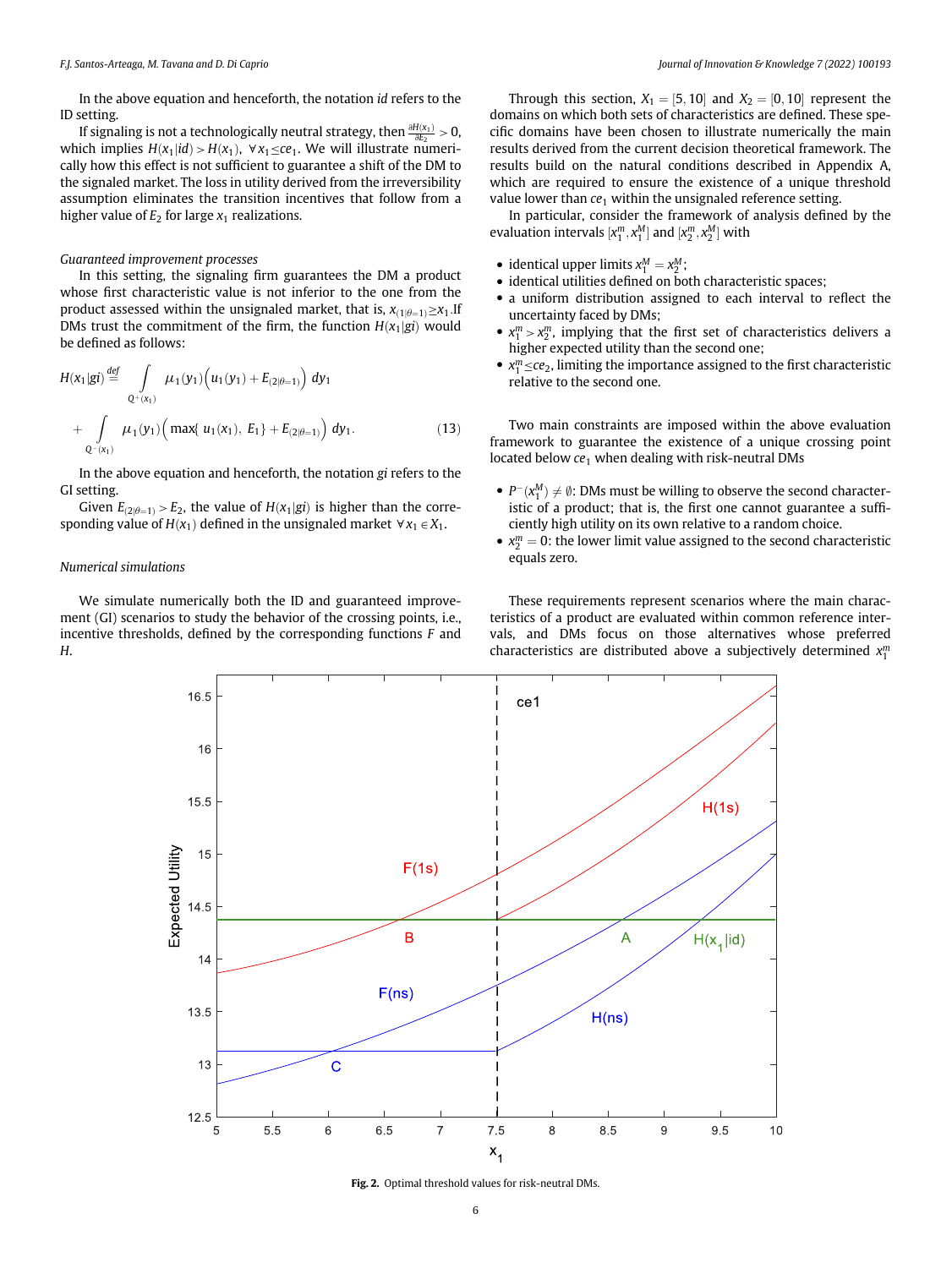value. Risk-averse DMs require additional formal constraints, restricting even the type of utility function assumed and its concavity.

[Fig. 2](#page-5-0) describes the "1s" case where one signal indicating the existence of TSPs is issued by one of the firms within a risk-neutral framework, i.e.,  $u_1(x_1) = x_1$ ,  $u_2(x_2) = x_2$ . Points C and B represent the unsignaled and one signal threshold values, respectively. The definition of the Nash pre-commitment equilibria is based on these two reference points. We have used the notation  $F(ns)$  and  $H(ns)$  to emphasize the fact that the functions  $F(x_1)$  and  $H(x_1)$  refer to the unsignaled setting.

At the same time, when studying SPE, perfect foresight, DMs will be allowed to shift markets after retrieving information from the firms located in any of them. Similar to the Nash pre-commitment scenario, the cutoff value B defines a GI relative to C, while A accounts for the ID process. In this latter case, the observation forgone when shifting between markets leads  $H(x_1|id)$  to a lower expected utility than  $H(x_1|gi)$  for all  $x_1 > ce_1$  values.

[Fig. 3](#page-6-0) shows the threshold points relative to the same environ-ment as [Fig. 2](#page-5-0) when DMs are risk-averse, i.e.,  $u_1(x_1) = \sqrt{x_1}$ ,  $u_2(x_2) = \sqrt{x_2}$ . Note how risk averse perfect foresight DMs require  $u_2(x_2) = \sqrt{x_2}$ . Note how risk-averse perfect foresight DMs require<br>lower realizations of x, than risk-neutral ones to continue acquiring lower realizations of  $x_1$  than risk-neutral ones to continue acquiring information on the initial products. Moreover, in both the risk-neutral and risk-averse cases, GI does not imply faster adoption of the TSP, as can be inferred from the rightward shift of the corresponding threshold values, i.e., from point C to B.

#### Technological transition

Consider a duopolistic environment with identical firms. Each firm must decide between either introducing a TSP and issuing the corresponding signal, S, or remaining in the unsignaled market, NS. The time sequence defining the strategic environment proceeds as follows. There are three time periods,  $t = 0, 1, 2$ . Signals can only be issued at  $t = 0$  or  $t = 1$ . The DM acquires information during periods t  $=$  1 and  $t = 2$ . Thus, the strategies of the firms aim at modifying the information acquisition process of DMs at  $t = 0$  and  $t = 1$ .

In order to avoid biases in the final choice made by the DM, we will assume that if the product(s) observed after completing the information acquisition process does(do) not provide him with an expected utility higher than  $E_1 + E_2$ , then the DM rejects making a random choice ([Christensen, 1997](#page-11-42); [Dedehayir et al., 2014](#page-11-43); [Di Caprio](#page-11-1) [& Santos Arteaga, 2014\)](#page-11-1).

As in [Rahman & Loulou \(2001\),](#page-11-44) we will analyze two different strategic equilibria determined by a specific information transmission framework. A Nash pre-commitment equilibrium is considered whenever a firm cannot monitor the rival decisions and must therefore commit to the signaling strategy followed at  $t = 0$ . Subgame perfection implies that a firm is allowed to monitor the interim signals issued by its rivals before deciding whether or not to issue a signal. As a result, firms should anticipate the signaling decision of the rival and incorporate it when defining their signaling strategies at  $t = 0$ .

#### Supply

<span id="page-6-0"></span>Through this section, we demonstrate that the strategic decision to signal the existence of a TSP is conditioned by the type of DMs composing the demand side of the market.

Nash pre-commitment equilibrium

Consider the threshold values described in [Figures 2](#page-5-0) and [3.](#page-6-0) For  $\varepsilon = B, C$ , denote by  $r(\varepsilon)$  and Rev<sub> $\varepsilon$ </sub> the revenue and expected revenue per firm when both of them compete in a duopoly within the  $\varepsilon$ 



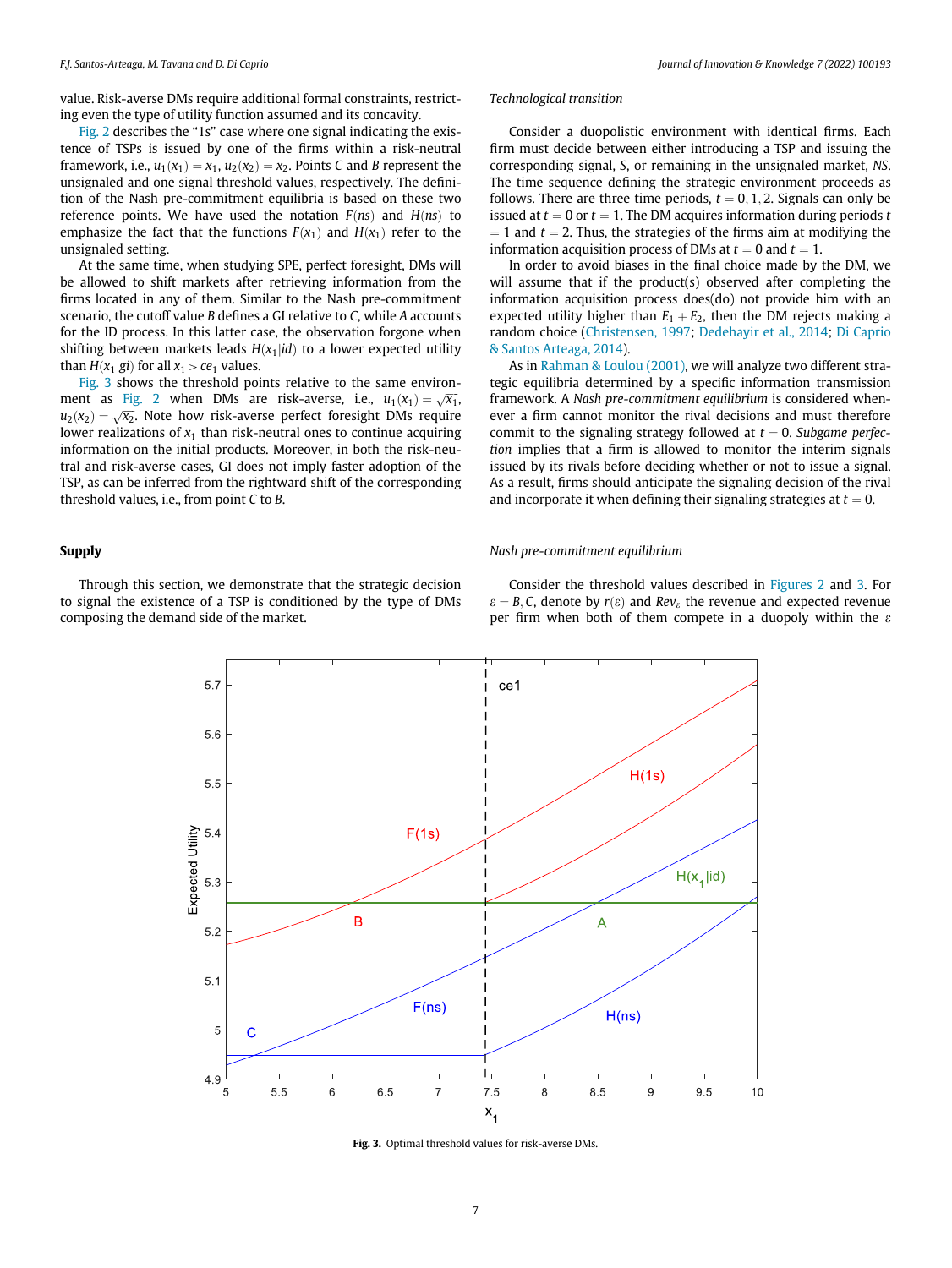setting. Similarly,  $Rev_{B|S}$  and  $Rev_{C|ns}$  are the expected revenues of the unilaterally signaling and not signaling firm, respectively.

The signaling strategies that can be implemented by the firms within a pre-commitment environment give rise to a technological transition matrix (TTM) whose rows and columns represent the strategies of the firm and its rival, respectively. This matrix is defined as follows:

|    |                            | NS                         |
|----|----------------------------|----------------------------|
| S  | $Rev_B, Rev_B$             | $Rev_{B S}$ , $Rev_{C RS}$ |
| NS | $Rev_{C ns}$ , $Rev_{B s}$ | $Rev_C$ , $Rev_C$          |
|    |                            |                            |

Intuitively speaking, when both firms signal the introduction of a technological improvement, they must compete for DMs in the corresponding market. This yields an expected revenue,  $Rev_B$ , strictly smaller than the one derived by the signaling firm,  $Rev_{B|S}$ , in a monopolistic setting. Moreover, given the fact that perfect foresight DMs shift to the signaled market, the not signaling firm, which receives  $Rev_{C|ns}$ , would suffer a loss with respect to the revenue obtained in the not signaling equilibrium,  $Rev_C$ . Despite the decrease in competition induced, signaling unilaterally leads perfect foresight DMs to require a higher continuation value. Thus, the relative strength of these effects on the revenues expected to be obtained determines the signaling incentives of firms.

We refer to  $\varphi(f)$  as the probability that firms assign to DMs gathering information from any of their products within a duopolistic competing scenario. The corresponding probability assigned to the rival firm equals  $\varphi(f^r) = 1 - \varphi(f)$ . To simplify notations, we will use  $\varepsilon$  to denote both the value of the threshold and its projection on  $X_1$ .

<span id="page-7-0"></span>Given the threshold values described in the numerical simulations, the expected revenue of a firm when competing with a rival at  $\varepsilon$ , with  $\varepsilon = B, C$ , is given by the following expression:

$$
Re v_{\varepsilon} = \varphi(f) \Big[ \gamma(\varepsilon) r_{\pi}(\varepsilon) + \Big( 1 - \gamma(\varepsilon) \Big) [\varphi(f) \gamma(c e_1) r] \Big] + \varphi(f^r) \Big[ \Big( 1 - \gamma(\varepsilon) \Big) [\varphi(f) \gamma(c e_1) r] \Big],
$$
(14)

where

- $\gamma(\varepsilon) = \frac{(x_1^M \varepsilon)^m}{(x_1^M x_1^m)}$ , with  $\varepsilon = A, B, C$ , is the probability that the DM continues acquiring information on the initial product observed;
- $r_{\pi}(e) = \sigma \left( P^+(x_1) \right) r$ , is the revenue expected by the firm when  $x_1 > \varepsilon$  with  $\varepsilon = A R C$ .  $x_1 > \varepsilon$ , with  $\varepsilon \frac{1}{x_1} A'_{1} B_{1} C$ ;<br>  $\sigma (D+(x_1)) = \int_{a_1}^{b_1} \binom{x_2^M-x_2}{x_1^M}$  $\overline{x}_1^{\text{M}}$
- s  $\left(P^+(x_1)\right) = \int$ <br>M observing<sup>x</sup> x1  $\left(\frac{\chi_2^{M}-\chi_2(\chi_1)}{\chi_2^{M}-\chi_1^{m}}\right)$  dx<sub>1</sub>, represents the probability of the DM observing  $u_2(x_2) \stackrel{\scriptstyle >}{\scriptstyle >} E_1 + E_2 - u_1(x_1)$ .<br>r is the revenue obtained by the firm from
- $\bullet$  r is the revenue obtained by the firm from the sale of its product.

**Remarks. . (1)** Regarding the definition of  $\sigma(P^+(x_1))$ , the exact expression accounting for the whole set of potential probability expression, accounting for the whole set of potential probability mass shifts defined on  $X_2$ , is developed through Equations (B1) to (B11) within the Appendix B section.

(2) The case where  $\varepsilon = A$  is not considered in this section since it is not relevant within the current pre-commitment scenario. The analysis of this case requires further assumptions and explanations and will be examined in detail within the SPE setting.  $\Box$ 

[Eq. \(14\)](#page-7-0) can be rewritten as

$$
Re v_{\varepsilon} = \varphi(f) r \left[ \gamma(\varepsilon) \sigma \Big( P^+(x_1) \Big) + \Big( 1 - \gamma(\varepsilon) \Big) \gamma(\varepsilon e_1) \right]. \tag{15}
$$

When describing the expected revenue derived from a unilateral signaling framework the presence of both DMs, perfect foresight and myopic within the set of potential consumers, must be explicitly incorporated into the analysis [\(Liu et al., 2017\)](#page-11-45). As a consequence, the unilaterally signaling firm would receive an expected revenue given by:

$$
Re v_{B|s} = \alpha \varphi(f) r \left[ \gamma(C) \sigma\left(P^+(x_1)\right) + \left(1 - \gamma(C)\right) \gamma(ce_1)\right] +
$$
  

$$
(1 - \alpha) r \left[ \gamma(B) \sigma\left(P^+(x_1)\right) + \left(1 - \gamma(B)\right) \gamma(ce_1)\right]
$$
 (16)

where  $\alpha$  stands for the percentage of myopic DMs composing the market demand. This expression follows from the fact that perfect foresight DMs search only within the signaled market. When a unique firm issues signals, it competes in terms of the threshold C for the  $\alpha$  percentage of myopic DMs with the firm that does not signal. At the same time, the signaling firm serves alone the  $(1 - \alpha)$  proportion of perfect foresight DMs in terms of the threshold B.

Note that preserving a consistent equilibrium framework requires that the uniform density function defined on  $X_2$ , which, at the same time, determines the value of  $\sigma (P^+(x_1))$ , remains unchanged when dealing with myopic DMs. Their inability to assimilate signals predealing with myopic DMs. Their inability to assimilate signals prevents myopic DMs from recognizing the superiority of the products introduced by the unilaterally signaling firm. This assumption could be modified, allowing myopic DMs to ascertain the superior quality of the products the signaling firm offers when retrieving information from the corresponding market. Clearly, this modification would foster the signaling incentives of firms. However, it also implies that firms would prefer to deal with myopic DMs when signaling since they would face a threshold value of  $C -$  increasing the acceptance probability of their products relative to the B value defined by perfect foresight DMs −. Thus, preserving consistency implies that myopic DMs either do not observe or remain unaffected by the features on which technological improvements are introduced when retrieving information.

On the other hand, when both firms issue signals and a signaling duopoly is defined, we will assume that both types of DMs acknowledge this fact and update the distribution of the second characteristic accordingly when retrieving information. Once all firms introduce a technological improvement within the market, the technology becomes standardized, and all DMs behave according to the updated distribution of characteristics. The model is designed to emphasize the risks the signaling firms face when issuing unilaterally, together with the resulting monopolistic gains. We could assume that both types of DMs prevail within the duopolistic signaling market, driving the expected revenues of the firms accordingly. However, this assumption would increase the complexity of the analysis considerably without adding any relevant insights.

Remark. . We will relax the assumption that perfect foresight DMs search only within the signaled market when studying the SPE version of the game. We will allow for consumption habits and inertia among perfect foresight DMs. Thus, even though perfect foresight DMs recognize the superiority of the products being signaled, they could still acquire information relative to the unsignaled market because of prevailing inertia and consumption habits. It must be emphasized that this assumption does not affect the qualitative results derived from the pre-commitment scenario.  $\Box$ 

The expected revenue received by the firm that remains in the unsignaled market equals

$$
Rev_{C|ns} = \alpha Rev_C.
$$
 (17)

Clearly,  $Rev_{B|S} > Rev_B$  when  $\alpha = 0$  and  $Rev_{C|NS} < Rev_C$  when  $\alpha < 1$ . However, any comparison between  $Rev_B$  and  $Rev_C$  depends on the values of  $\sigma(P^+(x_1))$  and  $\gamma(c_1)$ . That is, if the shifts in the thresholds as signals are issued can be continuously approximated, then as signals are issued can be continuously approximated, then

$$
\frac{\partial Re v_{\varepsilon}}{\partial \varepsilon} = \varphi(f) \, r \, \gamma'(\varepsilon) \left[ \sigma \left( P^+(x_1) \right) - \gamma(c e_1) \right] \tag{18}
$$

with  $\gamma'(e) < 0$ . Exact comparisons between Rev<sub>B</sub> and Rev<sub>C</sub> are pre-<br>sented throughout the different scenarios analyzed within the sented throughout the different scenarios analyzed within the Appendix B section, while an analysis of their behavior in an environment with multiple signals can be found in [Tavana et al. \(2016b\).](#page-12-1)

#### Myopic decision-makers

Suppose that the whole set of DMs is myopic. As a result, the expected revenues derived by the firms do not depend on their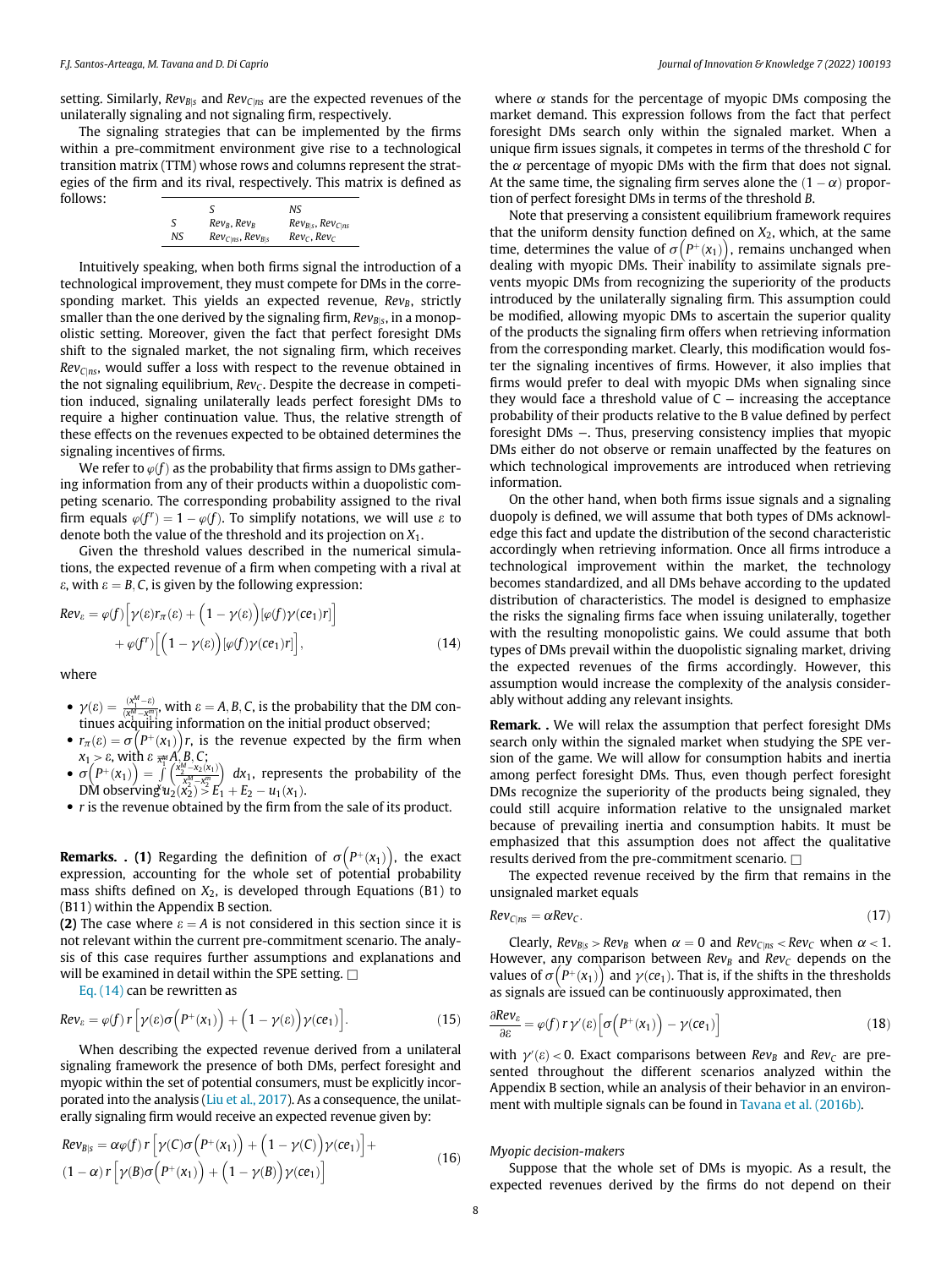signaling strategies. Indeed, by definition, all entries of the corresponding TTM would be given by  $Rev_C$  and random events would drive the transitions between technologies, resulting in identical Nash and SPE.

Furthermore, whenever frictions arise from signaling the introduction of a TSP (i.e., whenever quality decreases as the product is introduced), with a consequent decrease in the expected utility derived from the product [\(Malerba et al., 2003](#page-11-11)), any firm issuing signals would not be able to generate a niche market on which to thrive, leading to its eventual disappearance.

Theorem 3.1. Suppose that the whole set of DMs is myopic and frictions arise in the signaled market. Then, the subgame perfect and Nash's pre-commitment equilibria imply that technological transition does not take place.

Proof. . Consider the TTM that follows from a myopic scenario. If the frictions triggered lead to a signaling payoff lower than  $Rev_C$ , then both firms coordinate on NS, which constitutes a strictly dominant strategy.  $\Box$ 

#### Decision-makers with perfect foresight

Suppose that the whole set of DMs is endowed with perfect foresight, that is,  $\alpha = 0$  and  $Rev_{C|ns} = 0$ . In this case, the relative values of Re  $v<sub>C</sub>$  and Rev<sub>Bls</sub> determine the set of Nash pre-commitment equilibria.

Assume first that  $Rev_{B|S} > Rev_C$ . In this case, signaling at  $t = 0$ defines the only Nash pre-commitment equilibrium. The Nash precommitment scenario is equivalent to a classical prisoner's dilemma whenever  $Rev_B < Rev_C$ .

Theorem 3.2. Suppose that the market is composed by perfect foresight DMs and  $Rev_{B|S} > Rev_C$ . Then, signaling constitutes an optimal strategy independently of the relative values taken by  $Rev_B$  and  $Rev_C$ .

Appendix B.1 illustrates the results described in Theorem 3.2. In particular, the incentives fostering technological transition weaken as myopic DMs are introduced in the market and firms become endowed with relatively higher  $\varphi(f)$  values. That is, the payoff incentives obtained from monopolizing the signaled market lose relative importance as firms expect DMs to evaluate their products with higher probability, increasing their capacity to compete in a duopolistic scenario.

Assume now that  $Rev_{B|s} = Rev_c$ . Analogously to the previous case, signaling becomes a weakly dominant strategy.

Finally, assume that  $Rev_{B|S}$  <  $Rev_C$ . In this case, a mixed Nash precommitment equilibrium is obtained based on the relative values of the matrix entries.

Proposition 3.3. Suppose that all DMs have perfect foresight and  $Rev_{Bis} < Rev_c$ . Then, the technological transition game (TTG) admits two Nash pre-commitment equilibria in pure strategies, namely,  $(S, S)$ ) and  $(NS,NS)$ .

Corollary 3.4. Suppose that all DMs have perfect foresight and  $Rev_{BIS} < Rev_C$ . Then, the TTG has a mixed strategy equilibrium determined by

## $Rev_C - Rev_{B|S}$

 $\frac{Rev_C + Rev_B - Rev_{B|S}}{Rev_C + Rev_B - Rev_{B|S}} = \varphi^*(S),$ <br>where  $\varphi^*(S)$  defines the pro where  $\psi^*(S)$  defines the probability of a firm signaling the introduc-<br>tion of a TSP with  $\psi^*(NS) = 1 - \psi^*(S)$ tion of a TSP, with  $\varphi^*(NS) = 1 - \varphi^*(S)$ .

Note that  $\frac{\partial \varphi^*(S)}{\partial R_{\text{UV}}g_S}$  < 0 and  $\frac{\partial \varphi^*(S)}{\partial R_{\text{UV}}}$  > 0. Thus, an increase in  $Rev_{B|S}$  or a reason in  $Rov_{B|S}$ decrease in  $Rev_{\mathcal{C}}$  would expand the set of probability values for which signaling constitutes an equilibrium strategy.

A detailed analysis of the requisites guaranteeing that  $Rev_{B|S}$  < Re  $v<sub>C</sub>$  is provided in Appendix B.2. The results presented in this appendix section are based on the fact that the introduction of a TSP product constitutes a risk for the signaling firm, which faces uncertainty regarding the acceptance of the modifications among perfect-foresight DMs. We illustrate how a low signal intensity, namely, a relatively small probability mass shift from the lower to the upper half of the distribution, together with a solid consumer base, favors the prevalence of the mixed strategy equilibrium. These effects are complemented by a relatively high proportion of myopic DMs, implying lower monopolistic revenues. These incentives vanish as the intensity of the signal increases and the relative size of the consumer base of the firm decreases, shifting from a two-equilibria situation to a prisoner's dilemma.

#### Perfect foresight and myopic decision-makers

Consider now the case where the market is composed of both types of DMs. Perfect foresight consumers, as well as a percentage of the myopic ones, defined via  $Rev_{B|S}$  for  $\alpha \in (0, 1)$ , would select a product from the signaling firm. The expected revenue received by the not signaling firm equals  $\alpha Rev_C > 0$ . As a result, the set of Nash pre-commitment equilibria is determined by the relative values of  $Rev_C$ ,  $Rev_B$  and  $Rev_{B|S}$ .

In this regard, note that  $Rev_{B|s}$  is obtained considering only the  $(1)$  $-\alpha$ ) proportion of perfect foresight DMs shifting their information acquisition processes to the signaled market. Thus, if operating within the signaled market would constitute an advantage for the signaling firm, i.e.  $Rev_B > Rev_C$ , the signaling incentives will be lower than in the perfect foresight scenario.

Note that, besides the Nash pre-commitment equilibria arising within the perfect foresight scenario, the proposed approach fosters the emergence of niche markets where the existence of TSPs is signaled by one firm.

Proposition 3.5. Suppose that the market is composed of both types of DMs – myopic and perfect foresight –,  $Rev_{B|S} > Rev_C$  and  $Rev_B < Rev_{C|ns}$ , the TTG has two Nash pre-commitment equilibria in pure strategies, namely,  $(S, NS)$  and  $(NS, S)$ .

A sufficient condition for the equilibria of Proposition 3.5. to exist is that  $Rev_{B|S} > Rev_C > Rev_{C|RS} > Rev_B$ . This chain of inequalities holds true if we assume both the value of  $\alpha$  to be sufficiently close to zero and the payoff difference between  $Rev_{B|S}$  and  $Rev_B$  through  $(1 - \varphi(f))$ to be large enough. These two assumptions require the market to be composed by a relatively low percentage of myopic DMs and the monopolistic rents received from signaling unilaterally to be sufficiently large compared to those obtained from competing within the signaled market. The relative intensity of  $(1 - \varphi(f))$  is indeed what guarantees that  $Rev_{B|s}$  is larger than  $Rev_C$  and  $Rev_B$ .

It should be emphasized that a small value of  $\alpha$  is required for the exploitation of the monopolistic revenues relative to the duopolistic ones,  $Rev_{B|S} > Rev_B$ . At the same time, a relatively high value of  $\alpha$  is required for  $Rev_{C|ns} > Rev_B$ . Appendix B.2.1 analyzes in detail the requisites that must be satisfied for the existence of the equilibrium described in Proposition 3.5. In addition to a relatively large proportion of myopic DMs, sufficiently low signal intensities and large consumer bases are also required to guarantee the existence of this equilibrium.

Note that, as in the perfect foresight setting, a relatively large value of  $Rev_{B|S}$  would lead both firms to try to signal first, due to the monopolistic rents delivering  $Rev_{B|S} > Rev_{C|ns}$ .

#### Subgame perfection

Consider the TTMs potentially faced by firms at  $t = 1$ , just before DMs start acquiring information.

|    |     | Guaranteed Improvement              |                                |
|----|-----|-------------------------------------|--------------------------------|
|    |     | ς                                   | NS.                            |
|    | ς   | $Rev_B, Rev_B$                      | $Rev_{B S}$ , $Rev_{C RS}$     |
|    | NS. | $Rev_{C ns}$ , $Rev_{B s}$          | $RevC$ , $RevC$                |
|    |     | <i><b>Irreversible Decision</b></i> |                                |
|    | ς   |                                     | NS.                            |
| ς  |     | Rev <sub>r</sub> , Rev <sub>r</sub> | $Rev_{A-C S}$ , $Rev_{C-A ns}$ |
| NS |     | $Rev_{C-A ns}$ , $Rev_{A-C s}$      | $RevC$ , $RevC$                |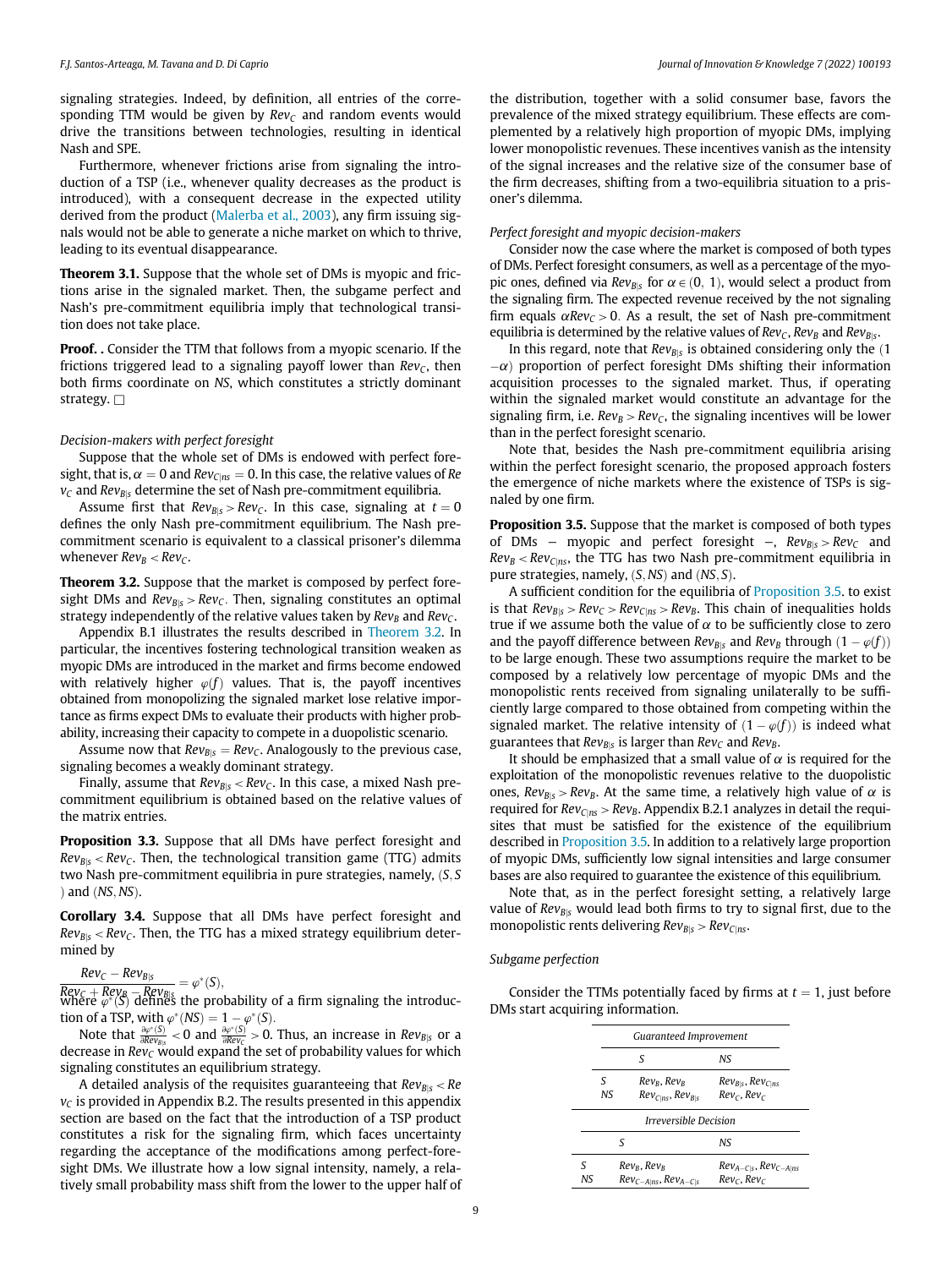The GI setting bears a considerable resemblance to the Nash precommitment scenario. In fact, the set of GI equilibria are going to be defined by the relative values of  $Rev_B$ ,  $Rev_C$ ,  $Rev_{B|S}$ , and the  $\alpha$  proportion of myopic DMs. However, subgame perfection enhances the capacity of firms to create niche markets at  $t = 1$  relative to the precommitment case.

Consider now the ID framework. The expected revenue received by the not signaling firm equals

$$
Rev_{C-A|ns} = (1 - \alpha)[\varphi(f)[\gamma(A)r_{\pi}(A)] + \varphi(f')[(1 - \gamma(B))\varphi(f)\gamma(A)r]]
$$
  
+  $\alpha Rev_C$  (19)

To be consistent, we have required the observation acquired from the unsignaled market to be higher than A in order for the DM to purchase the subsequent product. Even if  $ce<sub>1</sub>$  is taken as a reference point instead of A, we have that  $Rev_{C-A|ns} < Rev_B$  for  $\alpha = 0$ , as required to define the perfect foresight subgame equilibria in the next section. See Figures B1 and B7 within the Appendix B section for additional intuition regarding the behavior of  $Rev_{C-Alns}$  and  $Rev_B$ .

Similarly, the expected revenue received by the signaling firm equals

$$
Rev_{A-C|S} = (1 - \alpha) \Big[ \varphi(f) \Big[ \gamma(B)r_{\pi}(B) + \Big(1 - \gamma(B)\Big) \varphi(f) \gamma(c\mathbf{c}_1)r \Big] + \varphi(f^r) \Big[ \Big(1 - \gamma(A)\Big) \gamma(c\mathbf{c}_1)r \Big] \Big] + \alpha Rev_C.
$$
\n(20)

Note that perfect foresight DMs shift to the signaled market provided that  $x_1 < A$  in the unsignaled one. On the other hand, if  $x_1 < B$ , we have assumed that they could acquire information from the signaled market with probability  $\varphi(f)$ . These requirements describe the preference for experimentation that must be exhibited by perfect foresight DMs to overcome their initial consumption inertia.

#### Perfect foresight  $\alpha = 0$ ] decision-makers

Consider the expected revenues described in the previous section. Three potential TTMs can be defined at  $t = 0$ .

If  $Rev_C > Rev_{B|S}$  and  $Rev_C > Rev_{A-C|S}$ , then a NS strategy from a firm at  $t = 0$  leads the rival not to signal at  $t = 1$ . Similarly,  $\alpha = 0$  leads to R  $ev_{C|ns} = 0$  and  $Rev_{C-A|ns} < Rev_B$ , which at  $t = 0$  implies

|          | ς              | NS.               |
|----------|----------------|-------------------|
| S<br>NS. | $Rev_B, Rev_B$ | $Rev_C$ , $Rev_C$ |

The SPE is determined by the relative values of  $Rev_B$  and  $Rev_C$ , with both firms coordinating their S or NS strategies.

If  $Rev_{B|S} > Rev_C$  in the GI case, then a NS strategy from the firm at t  $= 0$  implies that the rival will signal at  $t = 1$ , leading to

|          | S              | NS              |
|----------|----------------|-----------------|
| S<br>NS. | $Rev_B, Rev_B$ | $Rev_{B S}$ , 0 |

Thus, both firms will signal the introduction of a TSP at  $t = 0$  in the corresponding SPE.

If  $Rev_{A-C|s} > Rev_C$  in the ID case, then a NS strategy from the firm at  $t = 0$  implies that the rival will signal at  $t = 1$ , leading to

|     |                | NS.                            |
|-----|----------------|--------------------------------|
| S   | $Rev_B, Rev_B$ | $Rev_{A-C S}$ , $Rev_{C-A ns}$ |
| NS. |                |                                |

The SPE will be determined by the values of  $Rev_B$  and  $Rev_{C-A|ns}$ . Note that the assumptions made when defining  $Rev_{C-A|ns}$  and the fact that  $\gamma(A) < \gamma(B)$  allow for  $Rev_{C-A|ns} < Rev_B$ . In this case, a S strategy would be the equilibrium strategy of the firm at  $t = 0$ .

Thus, we can formulate the following propositions. (See Appendixes B.2 and B.3 for an illustration of the results described in Propositions 3.6 and 3.7.)

**Proposition 3.6.** Suppose that all DMs have perfect foresight,  $Rev_{B|S}$  <  $Rev_C$  and  $Rev_{A-C|S} < Rev_C$ . Then, the TTG has a unique SPE given by  $(NS, NS)$ .

**Proof.** . If all DMs have perfect foresight,  $Rev_{B|S} < Rev_C$  and  $Rev_{A-C|S}$  <  $Rev_C$ , then NS constitutes a dominant strategy for the firm and its rival if  $Rev_B < Rev_C$ . This inequality is guaranteed since  $Rev_{B|S} >$  $Rev_B$  and  $Rev_{A-C|S} > Rev_B$  (for sufficiently low signal intensities and large consumer bases) when  $\alpha = 0$ . Thus,  $Rev_B < Rev_C$ , and NS constitutes the unique SPE.  $\Box$ 

**Proposition 3.7.** If all DMs have perfect foresight,  $Rev_{BIS} > Rev_C$  and  $Rev_{A-C|S} > Rev_C$ , the TTG has a unique SPE where the firm and its rival signal.

In this latter case, relatively high signal intensity and a small consumer base are required for the existence of a signaling duopolistic equilibrium.

It should be underlined that, as in the Nash pre-commitment scenario, endowing the whole set of DMs with perfect foresight prevents the emergence of niche markets. Technological transition is completely determined by the expected revenues obtained from signaling unilaterally, i.e.,  $Rev_{B|S}$  and  $Rev_{A-C|S}$ . This result follows from the zero and  $Rev_{C-A|ns} < Rev_B$  payoffs respectively received by the firm choosing NS when the rival signals.

**Decision-makers with perfect foresight and myopic [** $\alpha \in (0, 1)$ ]<br>We start by noting that the set of equilibria described in Section 3.3.1 can be derived within the current scenario. Nonetheless, we focus our attention on the requirements allowing for the emergence of niche markets where firms signaling their innovations may thrive and compare the subsequent equilibria with those obtained in the perfect foresight and pre-commitment settings.

If  $Rev_B < Rev_{C|ns}$  in the GI case, then a signaling strategy from the firm at  $t = 0$  leads the rival to choose NS at  $t = 1$ . This payoff inequality follows from  $\alpha > 0$ , which implies that  $ReV_{C|ns} > 0$ . Moreover, if  $Rev_C < Rev_{B|S}$ , then a NS strategy from the firm at  $t = 0$  would lead the rival to signal at  $t = 1$ . The matrix at  $t = 0$  would be given by

|     |                            | Nς                         |
|-----|----------------------------|----------------------------|
| NS. | $Rev_{C ns}$ , $Rev_{B s}$ | $Rev_{B S}$ , $Rev_{C RS}$ |
|     |                            |                            |

As was the case in the Nash pre-commitment scenario, the existence of equilibria leading to the emergence of niche markets entails  $Rev_B < Rev_{C|ns}$  and  $Rev_C < Rev_{B|s}$ . It follows that  $Rev_{B|ns}$  and  $Rev_{C} < Rev_{B|s}$ , it follows that  $Rev_B < Rev_{C|ns} < Rev_C < Rev_{B|s}$ . In this case, since  $Rev_{C|ns} < Rev_{B|s}$ , firms have a clear incontinue to circul first and let rivels follow a not circul have a clear incentive to signal first and let rivals follow a not signaling strategy.

If  $Rev_{A-C|s} > Rev_C$  in the ID case, then a NS strategy from the firm at  $t = 0$  leads the rival to signal at  $t = 1$ . Besides, if  $ReV_{C-A|ns} > ReV_B$ , then a signaling strategy from the firm at  $t = 0$  leads the rival to choose NS at  $t = 1$ . As in the GI scenario, this latter inequality builds on the fact that we are assuming  $\alpha > 0$ . The matrix at  $t = 0$  would be defined as follows

|     |                                | NS                             |
|-----|--------------------------------|--------------------------------|
| NS. | $Rev_{C-Alns}$ , $Rev_{A-Cls}$ | $Rev_{A-C S}$ , $Rev_{C-A ns}$ |

The set of assumptions made to define  $Rev_{C-A|ns}$  together with  $\gamma(A)$  $\rho > \gamma(B)$  imply that  $Rev_{A-C|S} > Rev_{C-A|NS}$ , which leads firms to consider signaling as an optimal strategy at  $t = 0$ . Therefore, as in the GI scenario, firms have a distinct incentive to signal at  $t = 0$  while letting rivals follow a not signaling strategy at  $t = 1$ . If a firm does not signal at  $t = 0$ , the rival will, yielding a specialized market niche for TSP.

Note that whenever both types of DMs interact,  $Rev_{A-C|S}$  is generally larger than  $Rev_B$  and  $Rev_C$ . In other words, the largest expected revenues are obtained by the firms that monopolize the signaled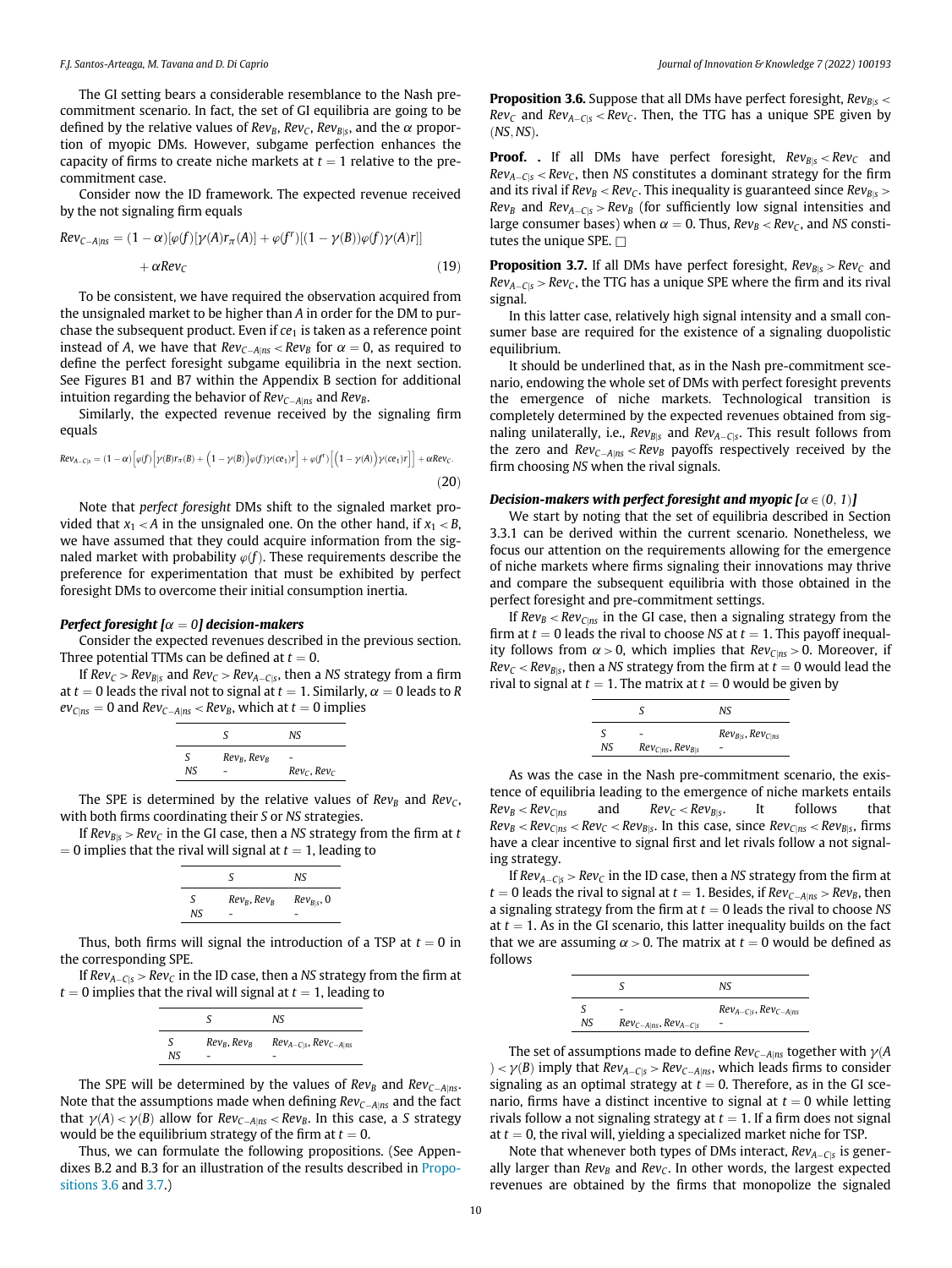markets. The conditions required to obtain this equilibrium give place to the ensuing implications.

- (i) For  $Rev_{C-A|ns} > Rev_B$ , both  $Rev_C > Rev_B$  and a sufficiently high value of  $\alpha$  are required, since  $ReV_{C-A|ns}$  <  $ReV_B$  when  $\alpha = 0$ . Therefore, the existence of a relatively large percentage of myopic DMs implies that the firm that does not signal remains as a follower of the signaled market monopolist. Moreover, competing in the signaled market implies a loss relative to the expected revenue derived from interacting within the unsignaled market.
- (ii) For  $Rev_{A-C|S} > Rev_C$ ,  $\varphi(f^r)[(1 \gamma(A))\gamma(c\mathbf{e}_1)r]$  must counteract the relative loss triggered by  $\varphi(f)[\gamma(B)r_{\pi}(B) + (1 \gamma(B))\varphi(f)\gamma(c\mathbf{e}_1)r]$ . relative loss triggered by  $\varphi(f)[\gamma(B)]r_{\pi}(B) + (1-\gamma(B))\varphi(f)\gamma(c\epsilon_1)r$ ,<br>which follows from the requirement that  $Re\nu_c > Re\nu_b$ . In other which follows from the requirement that  $Rev_C > Rev_B$ . In other words, firms face a relative loss when competing in the signaled market, in contrast to the unsignaled one. On the other hand, a compensating gain is obtained from the constrained capacity of the rival firm to provide DMs with a value of the first characteristic located above  $A$  – relative to point  $C$  –.

The next set of results follows directly from the previous analysis. Appendixes B.2 and B.2.1 illustrate the results described in Theorem 3.8 and Corollary 3.9, while Appendix B.3 focuses on the results described in Theorem 3.10 and Corollary 3.11.

Theorem 3.8. Suppose that myopic and perfect foresight DMs interact within a GI market scenario,  $Rev_B < Rev_{C|ns}$  and  $Rev_C < Rev_{B|s}$ . Then, the TTG has a SPE resulting in the emergence of a signaling niche market.

Corollary 3.9. Suppose that myopic and perfect foresight DMs interact within a GI market scenario,  $Rev_B < Rev_{C|ns}$  and  $Rev_C < Rev_{B|s}$ . Then, under subgame perfection, both firms are incentivized to signal first and take over the technological niche market.

Theorem 3.10. Suppose that myopic and perfect foresight DMs interact within an ID market scenario,  $Rev_C < Rev_{A-C|S}$  and  $Rev_B < Rev_{C-A|ns}$ . Then, the TTG has an SPE resulting in the emergence of a signaling niche market.

Corollary 3.11. Suppose that myopic and perfect foresight DMs interact within an ID market scenario,  $Rev_C < Rev_{A-CIS}$  and  $Rev_B < Rev_{C-A|ns}$ . Then, under subgame perfection, both firms are incentivized to signal first and take over the technological niche market.

The incentives for the creation of niche markets are the same in both the GI and ID settings. In this sense, the inequalities  $Rev_C < Re$  $v_{B|S}$  and  $Rev_C < Rev_{A-C|S}$  reflect the importance of the monopolistic rents obtained from signaling unilaterally in the GI and ID cases, respectively. In addition,  $Rev_B < Rev_{C|ns}$  and  $Rev_B < Rev_{C-A|ns}$  provide the respective incentives precluding further competition from arising in the niche market after a firm signals.

However, both settings differ to a certain extent. In the GI scenario, the signaling incentives provided by monopolistic rents dominate other potential payoffs, i.e.,  $Rev_B < Rev_{C|ns} < Rev_C < Rev_{B|s}$ . The status quo payoff defined by  $Rev_C$  imposes a loss on the firms that do not signal within the technological niche market. This loss should incentive the introduction of TSPs through niche markets triggered by the existence of monopolistic rents that arise from signaling unilaterally.

In the ID scenario, a similar type of reasoning requires  $Rev_C > Rev_{C-A|ns}$ . A sufficient condition for this inequality to hold true is that  $(1 - \gamma(C)) > \varphi(f^r)(1 - \gamma(B))$ . If this were not the case, firms not issuing a signal would benefit from the creation of the niche marnot issuing a signal would benefit from the creation of the niche market, as their revenues would increase relative to the initial duopolistic status quo. However, they would still have a clear incentive to signal ahead of the rival, since, as illustrated through this section,  $Rev_{A-C|S} > Rev_{C-A|ns}$ .

#### Managerial implications

The limit imposed on the set of characteristics considered and information retrieved by DMs follows the constraints inherent to their assimilation capacities, either cognitive or pecuniary. DMs may evaluate the main characteristics of the products offered by both firms and make a partially informed decision or perform a complete assessment of one of them and then make the corresponding decision. Clearly, some uncertainty will always prevail due to the very own nature of the products and the cognitive retrieval processes. These features condition the signaling behavior of firms when deciding how to proceed within the resulting strategic environment.

The existence of a niche market equilibrium within the Nash precommitment and GI subgame perfect settings requires a sufficiently large proportion of myopic DMs, together with a relatively low signal intensity and a sufficiently large consumer base on the side of the signaling firm. The results obtained illustrate how the introduction of a TSP represents a risk for the signaling firm, given the uncertainty faced when considering the acceptance of the modifications implemented by perfect-foresight DMs. Signaling firms limit the risk derived from the introduction of TSPs through low signal intensity and a solid consumer base. These effects are complemented by a relatively high proportion of myopic DMs, further limiting the potential risks derived from the introduction of TSPs.

These incentives differ significantly when considering an irreversible SPE. In this case, a sufficiently large proportion of myopic DMs and a relatively low signal intensity are also required. However, signaling firms should be endowed with a sufficiently small consumer base to foster the emergence of a technological niche market. This latter requirement follows from the stricter evaluation constraint imposed on non-signaling firms within the SPE environment, requiring them to provide DMs with a value of the first characteristic higher than A, while in the pre-commitment and GI subgame perfect equilibria improvements were defined with respect to threshold C.

#### Conclusion and extensions

The current paper has presented an equilibrium model of [rational] demand for technology and strategic supply that verifies formally the economic intuition developed by [Malerba et al. \(2003,](#page-11-11) [2007\)](#page-11-12) and relates it to the results obtained by the operations research literature [\(Jensen, 1988;](#page-11-46) [Cho & McCardle, 2009;](#page-11-47) [Ulu & Smith, 2009\)](#page-12-16). We have demonstrated how, after observing a positive credible signal, perfect foresight DMs are more willing to start searching for a product in the corresponding signaled market. However, perfect foresight triggers a slow-down in the adoption of the technology becoming available with respect to myopia. Even when considering consumption inertia and IDs, the realization of  $X_1$  required by perfect foresight DMs from the unsignaled market is quite higher than the one required by myopic DMs.

Binary comparisons are common in most decision problems dealing with multiple criteria. In this regard, the formal structure introduced in the paper is sufficiently malleable to incorporate a third firm into the analysis. In this case, we should consider an additional set of potential realizations per characteristic − describing the products of the third competitor − and expand the expected utilities and transition matrices accordingly. The strategic framework would become substantially more complex while allowing for additional interactions among firms. Intuition regarding the effects derived from incorporating a third alternative to the analysis can be found in [Di Caprio et al. \(2016\)](#page-11-37), together with the corresponding formal analyses.

The current analysis of technological demand complements the evolutionary branch of the literature that focuses on processes breaking out of an existing technological trajectory [\(Dolfsma & Leydes](#page-11-48)[dorff, 2009](#page-11-48); [Roy, 2018](#page-11-49); [Kanger et al., 2019](#page-11-50)). The resulting policy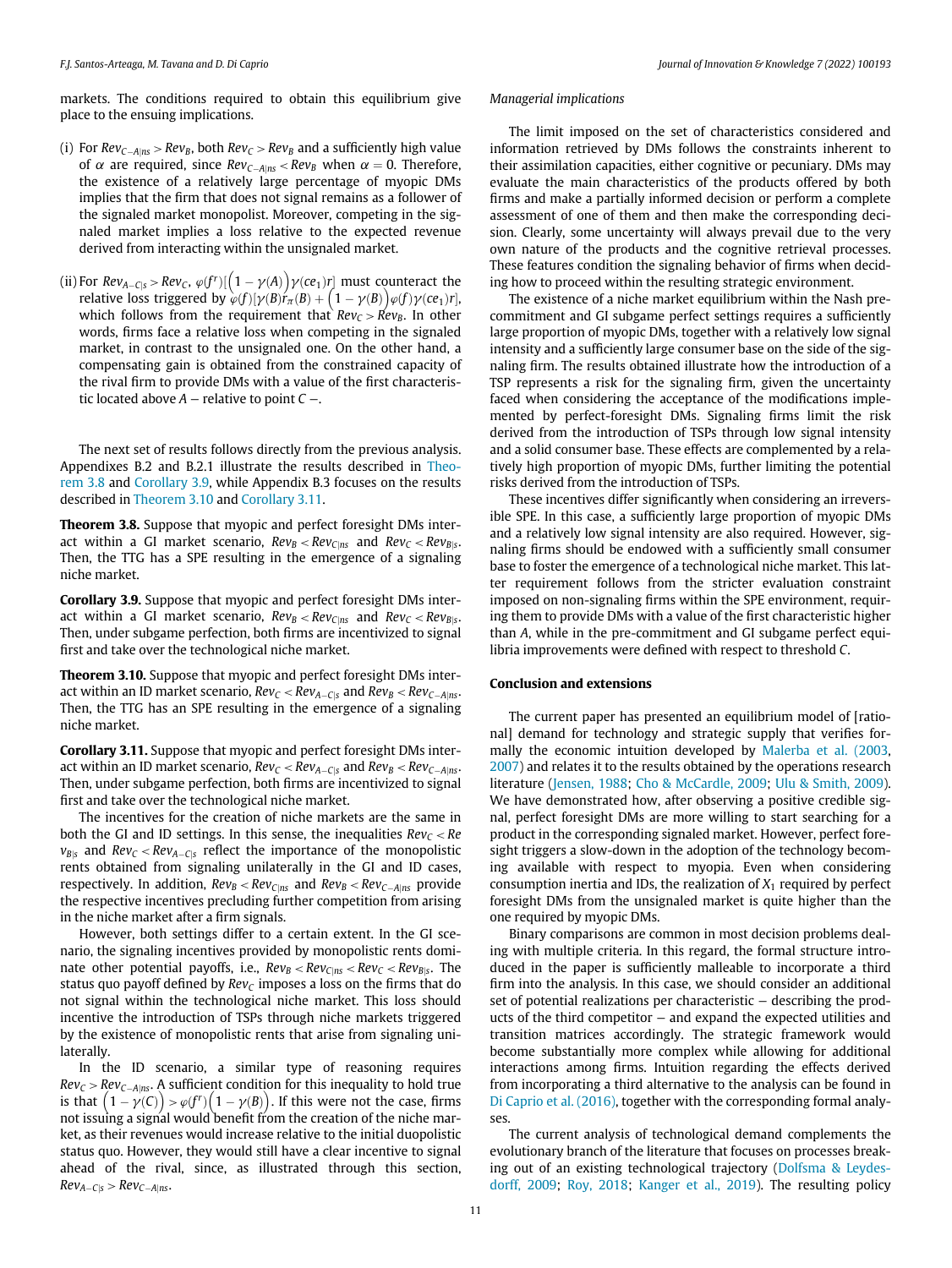<span id="page-11-48"></span><span id="page-11-37"></span><span id="page-11-17"></span><span id="page-11-15"></span>implications range from the creation of programs to educate consumers on recent technological developments to the actual acquisition of technology by public institutions. For instance, it seems natural to assume that higher levels of experience and technical education are coupled with a higher tendency to experiment with novel products. In this regard, the capacity of DMs to observe and assimilate signals may also be determined by their experience as users and their level of technological education. Thus, the existence of relatively less educated, i.e., myopic, DMs exhibiting a higher degree of risk-aversion increases the probability of suboptimal locking-in events. As a result, myopic DMs should be considered when analyzing the pervasiveness of inferior products supplied by local monopolies within technologically underdeveloped countries and the inability of the latter to induce a sufficient pull in demand to trigger the introduction of further innovations.

#### <span id="page-11-28"></span><span id="page-11-10"></span><span id="page-11-9"></span><span id="page-11-8"></span><span id="page-11-7"></span>Acknowledgment

<span id="page-11-31"></span><span id="page-11-24"></span>Dr. Debora Di Caprio is grateful for the funding support she received from the University of Trento for this research (NEOASSUNTI 40202312).

#### <span id="page-11-46"></span><span id="page-11-2"></span>Supplementary materials

<span id="page-11-50"></span>Supplementary material associated with this article can be found, in the online version, at [doi:10.1016/j.jik.2022.100193.](https://doi.org/10.1016/j.jik.2022.100193)

#### <span id="page-11-33"></span>References

- <span id="page-11-22"></span><span id="page-11-18"></span>[Al-Samarraie, H., Eldenfria, A., & Dawoud, H. \(2017\). The impact of personality traits on](http://refhub.elsevier.com/S2444-569X(22)00033-6/sbref0001) users' information-seeking behavior. [Information Processing & Management](http://refhub.elsevier.com/S2444-569X(22)00033-6/sbref0001), 53, 237–[247.](http://refhub.elsevier.com/S2444-569X(22)00033-6/sbref0001)
- <span id="page-11-19"></span><span id="page-11-5"></span>[Alhawari, O. I., S](http://refhub.elsevier.com/S2444-569X(22)00033-6/sbref0002)ü[er, G. A., Khurrum, M., & Bhutta, S. \(2021\). Operations performance](http://refhub.elsevier.com/S2444-569X(22)00033-6/sbref0002) [considering demand coverage scenarios for individual products and products fami](http://refhub.elsevier.com/S2444-569X(22)00033-6/sbref0002)lies in supply chains. [International Journal of Production Economics](http://refhub.elsevier.com/S2444-569X(22)00033-6/sbref0002), 233, 108012.
- <span id="page-11-39"></span><span id="page-11-34"></span><span id="page-11-23"></span>[Arruda-Filho, E. J. M., & Lennon, M. M. \(2011\). How iPhone innovators changed their](http://refhub.elsevier.com/S2444-569X(22)00033-6/sbref0003) [consumption in iDay2: Hedonic post or brand devotion.](http://refhub.elsevier.com/S2444-569X(22)00033-6/sbref0003) International Journal of [Information Management](http://refhub.elsevier.com/S2444-569X(22)00033-6/sbref0003), 31, 524–532.
- <span id="page-11-27"></span><span id="page-11-14"></span>[Bae, S., & Lee, T. \(2011\). Product type and consumers](http://refhub.elsevier.com/S2444-569X(22)00033-6/sbref0004)' perception of online consumer reviews. [Electronic Markets](http://refhub.elsevier.com/S2444-569X(22)00033-6/sbref0004), 21, 255–266.
- <span id="page-11-45"></span><span id="page-11-25"></span>[Baeza-Yates, R. \(2005\). Applications of web query mining. In D. E. Losada, &](http://refhub.elsevier.com/S2444-569X(22)00033-6/sbref0005) [J. M. Fernandez-Luna \(Eds.\), Advances in information retrieval: 27th European con](http://refhub.elsevier.com/S2444-569X(22)00033-6/sbref0005) [ference on IR research, ECIR 2005, Santiago de Compostela, Spain, March 21-23,](http://refhub.elsevier.com/S2444-569X(22)00033-6/sbref0005) [2005, Proceedings](http://refhub.elsevier.com/S2444-569X(22)00033-6/sbref0005) (Vol. 3408). Springer.
- <span id="page-11-38"></span><span id="page-11-6"></span><span id="page-11-0"></span>[Bearden, J. N., & Connolly, T. \(2007\). Multi-attribute sequential search.](http://refhub.elsevier.com/S2444-569X(22)00033-6/sbref0007) Organizational [Behavior and Human Decision Processes](http://refhub.elsevier.com/S2444-569X(22)00033-6/sbref0007), 103, 147–158.
- <span id="page-11-29"></span><span id="page-11-11"></span>[Beath, J., Katsoulacos, Y., & Ulph, D. \(1995\). Game-theoretic approaches to the model](http://refhub.elsevier.com/S2444-569X(22)00033-6/sbref0008)[ling of technological change. In P. Stoneman \(Ed.\),](http://refhub.elsevier.com/S2444-569X(22)00033-6/sbref0008) Handbook of the economics of [innovation and technological change](http://refhub.elsevier.com/S2444-569X(22)00033-6/sbref0008). Wiley-Blackwell.
- <span id="page-11-13"></span><span id="page-11-12"></span>[Bender, H. O. \(1989\). Marketing technologically advanced products.](http://refhub.elsevier.com/S2444-569X(22)00033-6/sbref0009) European Manage[ment Journal](http://refhub.elsevier.com/S2444-569X(22)00033-6/sbref0009), 7, 159–165.
- <span id="page-11-41"></span>[Brockhoff, K. K., & Rao, V. R. \(1993\). Toward a demand forecasting model for prean](http://refhub.elsevier.com/S2444-569X(22)00033-6/sbref0010)nounced new technological products. [Journal of Engineering and Technology Man](http://refhub.elsevier.com/S2444-569X(22)00033-6/sbref0010)[agement](http://refhub.elsevier.com/S2444-569X(22)00033-6/sbref0010), 10, 211–228.
- <span id="page-11-32"></span><span id="page-11-30"></span><span id="page-11-3"></span>[Chen, Y., Ding, S., Zheng, H., Zhang, Y., & Yang, S. \(2018\). Exploring diffusion strategies](http://refhub.elsevier.com/S2444-569X(22)00033-6/sbref0011) [for mHealth promotion using evolutionary game model.](http://refhub.elsevier.com/S2444-569X(22)00033-6/sbref0011) Applied Mathematics and [Computation](http://refhub.elsevier.com/S2444-569X(22)00033-6/sbref0011), 336, 148–161.
- <span id="page-11-40"></span><span id="page-11-21"></span>[Chen, Y. C., Shang, R. A., & Kao, C. Y. \(2009\). The effects of information overload on con](http://refhub.elsevier.com/S2444-569X(22)00033-6/sbref0012)sumers' [subjective state towards buying decision in the internet shopping environ](http://refhub.elsevier.com/S2444-569X(22)00033-6/sbref0012)ment. [Electronic Commerce Research and Applications](http://refhub.elsevier.com/S2444-569X(22)00033-6/sbref0012), 8, 48–58.
- <span id="page-11-47"></span><span id="page-11-26"></span>[Cho, S., & McCardle, K. F. \(2009\). The adoption of multiple dependent technologies.](http://refhub.elsevier.com/S2444-569X(22)00033-6/sbref0013) [Operations Research](http://refhub.elsevier.com/S2444-569X(22)00033-6/sbref0013), 57, 157–169.
- <span id="page-11-44"></span><span id="page-11-42"></span>Christensen, C. M. (1997). The innovator'[s dilemma: When new technologies cause great](http://refhub.elsevier.com/S2444-569X(22)00033-6/sbref0014) firms to fail[. Boston, Massachusetts: Harvard Business School Press.](http://refhub.elsevier.com/S2444-569X(22)00033-6/sbref0014)
- <span id="page-11-16"></span>[Chung, S.-W., Han, J. K., & Sohn, Y. S. \(2012\). Technological expectation and consumer](http://refhub.elsevier.com/S2444-569X(22)00033-6/sbref0015)
- <span id="page-11-43"></span><span id="page-11-35"></span>[preferences for product form.](http://refhub.elsevier.com/S2444-569X(22)00033-6/sbref0015) Journal of Business Research, 65, 1290–1294.<br>[Dedehayir, O., Nokelainen, T., & M](http://refhub.elsevier.com/S2444-569X(22)00033-6/sbref0017)ä[kinen, S. J. \(2014\). Disruptive innovations in com](http://refhub.elsevier.com/S2444-569X(22)00033-6/sbref0017)[plex product systems industries: A case study.](http://refhub.elsevier.com/S2444-569X(22)00033-6/sbref0017) Journal of Engineering and Technol[ogy Management](http://refhub.elsevier.com/S2444-569X(22)00033-6/sbref0017), 33, 174–192.
- <span id="page-11-49"></span><span id="page-11-20"></span><span id="page-11-1"></span>[Di Caprio, D., & Santos Arteaga, F. J. \(2014\). Climbing quality ladders and the evolution](http://refhub.elsevier.com/S2444-569X(22)00033-6/sbref0018) [of technology dynamics: Rethinking the role of demand in technological change.](http://refhub.elsevier.com/S2444-569X(22)00033-6/sbref0018) [International Journal of Operational Research](http://refhub.elsevier.com/S2444-569X(22)00033-6/sbref0018), 20, 121–155.
- <span id="page-11-36"></span><span id="page-11-4"></span>[Di Caprio, D., Santos Arteaga, F. J., & Tavana, M. \(2014\). The optimal sequential informa](http://refhub.elsevier.com/S2444-569X(22)00033-6/sbref0019)[tion acquisition structure: A rational utility-maximizing perspective.](http://refhub.elsevier.com/S2444-569X(22)00033-6/sbref0019) Applied Math[ematical Modelling](http://refhub.elsevier.com/S2444-569X(22)00033-6/sbref0019), 38, 3419–3435.
- [Di Caprio, D., Santos Arteaga, F. J., & Tavana, M. \(2016\). An optimal sequential informa](http://refhub.elsevier.com/S2444-569X(22)00033-6/sbref0020)[tion acquisition model subject to a heuristic assimilation constraint.](http://refhub.elsevier.com/S2444-569X(22)00033-6/sbref0020) Benchmarking: [An International Journal](http://refhub.elsevier.com/S2444-569X(22)00033-6/sbref0020), 23, 937–982.
- [Dimoka, A., Hong, Y., & Pavlou, P. A. \(2012\). On product uncertainty in online markets:](http://refhub.elsevier.com/S2444-569X(22)00033-6/sbref0021) [Theory and evidence.](http://refhub.elsevier.com/S2444-569X(22)00033-6/sbref0021) MIS Quarterly, 36, 395–426.
- Dolfsma, W., & Leydesdorff, L. (2009). [Lock-in and break-out from technological trajecto](http://refhub.elsevier.com/S2444-569X(22)00033-6/sbref0022)[ries: modeling and policy implications: 76](http://refhub.elsevier.com/S2444-569X(22)00033-6/sbref0022) (pp. 932−941). Technological Forecasting [& Social Change.](http://refhub.elsevier.com/S2444-569X(22)00033-6/sbref0022)
- [Eng, T. Y., & Quaia, G. \(2009\). Strategies for improving new product adoption in uncer](http://refhub.elsevier.com/S2444-569X(22)00033-6/sbref0023)[tain environments: A selective review of the literature.](http://refhub.elsevier.com/S2444-569X(22)00033-6/sbref0023) Industrial Marketing Man[agement](http://refhub.elsevier.com/S2444-569X(22)00033-6/sbref0023), 38, 275–282.
- [Epstein, R., & Robertson, R. E. \(2015\). The search engine manipulation effect \(SEME\)](http://refhub.elsevier.com/S2444-569X(22)00033-6/sbref0024) [and its possible impact on the outcomes of elections.](http://refhub.elsevier.com/S2444-569X(22)00033-6/sbref0024) Proceedings of the National [Academy of Sciences](http://refhub.elsevier.com/S2444-569X(22)00033-6/sbref0024), 112, E4512–E4521.
- [Gomez, Y., Martínez-Mol](http://refhub.elsevier.com/S2444-569X(22)00033-6/sbref0025)é[s, V., Urbano, A., & Vila, J. \(2016\). The attraction effect in mid](http://refhub.elsevier.com/S2444-569X(22)00033-6/sbref0025) [involvement categories: An experimental economics approach.](http://refhub.elsevier.com/S2444-569X(22)00033-6/sbref0025) Journal of Business [Research](http://refhub.elsevier.com/S2444-569X(22)00033-6/sbref0025), 69, 5082–5088.
- [Harty, C. \(2010\). Implementing innovation: Designers, users and actor-networks.](http://refhub.elsevier.com/S2444-569X(22)00033-6/sbref0026) Tech[nology Analysis & Strategic Management](http://refhub.elsevier.com/S2444-569X(22)00033-6/sbref0026), 22, 297–315.
- [H](http://refhub.elsevier.com/S2444-569X(22)00033-6/sbref0027)öfl[inger, P. J., Nagel, C., & Sandner, P. \(2018\). Reputation for technological innovation:](http://refhub.elsevier.com/S2444-569X(22)00033-6/sbref0027) [Does it actually cohere with innovative activity?](http://refhub.elsevier.com/S2444-569X(22)00033-6/sbref0027) Journal of Innovation & Knowledge, 3[, 26](http://refhub.elsevier.com/S2444-569X(22)00033-6/sbref0027)–39.
- [Ireland, N., & Stoneman, P. \(1986\). Technological diffusion, expectations and welfare.](http://refhub.elsevier.com/S2444-569X(22)00033-6/sbref0028) [Oxford Economic Papers](http://refhub.elsevier.com/S2444-569X(22)00033-6/sbref0028), 38, 283–304.
- [Jansen, M. B. J., Spink, A., Bateman, J., & Saracevic, T. \(1998\). Real life information](http://refhub.elsevier.com/S2444-569X(22)00033-6/sbref0029) [retrieval: A study of user queries on the web.](http://refhub.elsevier.com/S2444-569X(22)00033-6/sbref0029) ACM SIGIR Forum, 32, 5–17.
- [Jensen, R. \(1982\). Adoption and diffusion of an innovation of uncertain pro](http://refhub.elsevier.com/S2444-569X(22)00033-6/sbref0030)fitability. [Journal of Economic Theory](http://refhub.elsevier.com/S2444-569X(22)00033-6/sbref0030), 27, 182–193.
- [Jensen, R. \(1988\). Information capacity and innovation adoption.](http://refhub.elsevier.com/S2444-569X(22)00033-6/sbref0031) International Journal [of Industrial Organization](http://refhub.elsevier.com/S2444-569X(22)00033-6/sbref0031), 6, 335–350.
- Kahraman, C., Büyü[k](http://refhub.elsevier.com/S2444-569X(22)00033-6/sbref0032)ö[zkan, G., & Yasin Ate](http://refhub.elsevier.com/S2444-569X(22)00033-6/sbref0032)ş[, N. \(2007\). A two phase multi-attribute](http://refhub.elsevier.com/S2444-569X(22)00033-6/sbref0032) [decision-making approach for new product introduction.](http://refhub.elsevier.com/S2444-569X(22)00033-6/sbref0032) Information Sciences, 177, 1567–[1582.](http://refhub.elsevier.com/S2444-569X(22)00033-6/sbref0032)
- [Kanger, L., Geels, F. W., Sovacool, B., & Schot, J. \(2019\). Technological diffusion as a pro](http://refhub.elsevier.com/S2444-569X(22)00033-6/sbref0033)[cess of societal embedding: Lessons from historical automobile transitions for](http://refhub.elsevier.com/S2444-569X(22)00033-6/sbref0033) future electric mobility. [Transportation Research Part D: Transport and Environment](http://refhub.elsevier.com/S2444-569X(22)00033-6/sbref0033), 71[, 47](http://refhub.elsevier.com/S2444-569X(22)00033-6/sbref0033)–66.
- [Kim Wang, I., & Seidle, R \(2017\). The degree of technological innovation: A demand](http://refhub.elsevier.com/S2444-569X(22)00033-6/sbref0034) heterogeneity perspective. [Technological Forecasting and Social Change](http://refhub.elsevier.com/S2444-569X(22)00033-6/sbref0034), 125, 166– [177.](http://refhub.elsevier.com/S2444-569X(22)00033-6/sbref0034)
- [Kreye, M. E., Goh, Y. M., Newnes, L. B., & Goodwin, P. \(2012\). Approaches to displaying](http://refhub.elsevier.com/S2444-569X(22)00033-6/sbref0035) [information to assist decisions under uncertainty.](http://refhub.elsevier.com/S2444-569X(22)00033-6/sbref0035) Omega, 40, 682–692.
- [Lee, K., Shim, E., Kim, J., & Nam, H. \(2021\). The in](http://refhub.elsevier.com/S2444-569X(22)00033-6/sbref0037)fluence of product innovation mes[sages on the intention to purchase incumbent products.](http://refhub.elsevier.com/S2444-569X(22)00033-6/sbref0037) Journal of Innovation & [Knowledge](http://refhub.elsevier.com/S2444-569X(22)00033-6/sbref0037), 6, 154–166.
- [Li, X., Liu, H., & Zhu, B. \(2020\). Evolutive preference analysis with online consumer rat](http://refhub.elsevier.com/S2444-569X(22)00033-6/sbref0039)ings. [Information Sciences](http://refhub.elsevier.com/S2444-569X(22)00033-6/sbref0039), 541, 332–344.
- Lim, S. (2013). College students' [credibility judgments and heuristics concerning Wiki](http://refhub.elsevier.com/S2444-569X(22)00033-6/sbref0040)pedia. [Information Processing & Management](http://refhub.elsevier.com/S2444-569X(22)00033-6/sbref0040), 49, 405–419.
- [Lin, C. H., Wu, C.-W., & Cheng, Y.-H. \(2015\). The empirical study of consumers](http://refhub.elsevier.com/S2444-569X(22)00033-6/sbref0041)' loyalty for display technology. [Journal of Business Research](http://refhub.elsevier.com/S2444-569X(22)00033-6/sbref0041), 68, 2260–2265.
- [Liu, Y., Zhang, J., Zhang, S., & Liu, G. \(2017\). Prisoner](http://refhub.elsevier.com/S2444-569X(22)00033-6/sbref0042)'s dilemma on behavioral choices in [the presence of sticky prices: Farsightedness vs. myopia.](http://refhub.elsevier.com/S2444-569X(22)00033-6/sbref0042) International Journal of [Production Economics](http://refhub.elsevier.com/S2444-569X(22)00033-6/sbref0042), 191, 128–142.
- [Lu, J., Kadane, J. B., & Boatwright, P. \(2008\). The dirt on bikes: An illustration of CART mod-](http://refhub.elsevier.com/S2444-569X(22)00033-6/sbref0043)els for brand differentiation. [Journal of Product & Brand Management](http://refhub.elsevier.com/S2444-569X(22)00033-6/sbref0043), 17, 317–326.
- [Malerba, F. \(2007\). Innovation and the dynamics and evolution of industries: Progress](http://refhub.elsevier.com/S2444-569X(22)00033-6/sbref0044) and challenges. [International Journal of Industrial Organization](http://refhub.elsevier.com/S2444-569X(22)00033-6/sbref0044), 25, 675–699.
- [Malerba, F., Nelson, R., Orsenigo, L., & Winter, S. \(2003\). Demand, innovation, and the](http://refhub.elsevier.com/S2444-569X(22)00033-6/sbref0045) [dynamics of market structure: The role of experimental users and diverse prefer](http://refhub.elsevier.com/S2444-569X(22)00033-6/sbref0045)ences. [CESPRI WP #135](http://refhub.elsevier.com/S2444-569X(22)00033-6/sbref0045).
- [Malerba, F., Nelson, R., Orsenigo, L., & Winter, S. \(2007\). Demand, innovation, and the](http://refhub.elsevier.com/S2444-569X(22)00033-6/sbref0046) [dynamics of market structure: The role of experimental users and diverse prefer](http://refhub.elsevier.com/S2444-569X(22)00033-6/sbref0046)ences. [Journal of Evolutionary Economics](http://refhub.elsevier.com/S2444-569X(22)00033-6/sbref0046), 17, 371–399.
- [McCardle, K. F. \(1985\). Information acquisition and the adoption of new technology.](http://refhub.elsevier.com/S2444-569X(22)00033-6/sbref0047) [Management Science](http://refhub.elsevier.com/S2444-569X(22)00033-6/sbref0047), 31, 1372–1389.
- [Murarka, U., Sinha, V., Thakur, L. S., & Tiwari, M. K. \(2019\). Multiple criteria risk averse](http://refhub.elsevier.com/S2444-569X(22)00033-6/sbref0048) [model for multi-product newsvendor problem using conditional value at risk con](http://refhub.elsevier.com/S2444-569X(22)00033-6/sbref0048)straints. [Information Sciences](http://refhub.elsevier.com/S2444-569X(22)00033-6/sbref0048), 478, 595–605.
- [Nelson, P. \(1970\). Information and consumer behavior.](http://refhub.elsevier.com/S2444-569X(22)00033-6/sbref0049) Journal of Political Economy, 78, 311–[329.](http://refhub.elsevier.com/S2444-569X(22)00033-6/sbref0049)
- Oghazi, P., Karlsson, S., Hellström, D., Mostaghel, R., & Sattari, S. (2021). From Mars to [Venus: Alteration of trust and reputation in online shopping.](http://refhub.elsevier.com/S2444-569X(22)00033-6/sbref0050) Journal of Innovation [& Knowledge](http://refhub.elsevier.com/S2444-569X(22)00033-6/sbref0050), 6, 197–202.
- [Rahman, A., & Loulou, R. \(2001\). Technology acquisition with technological progress:](http://refhub.elsevier.com/S2444-569X(22)00033-6/sbref0051) [Effects of expectations, rivalry and uncertainty.](http://refhub.elsevier.com/S2444-569X(22)00033-6/sbref0051) European Journal of Operational [Research](http://refhub.elsevier.com/S2444-569X(22)00033-6/sbref0051), 129, 159–185.
- [Ren, L., Zhu, B., & Xu, Z. \(2021\). Robust consumer preference analysis with a social net](http://refhub.elsevier.com/S2444-569X(22)00033-6/sbref0052)work. [Information Sciences](http://refhub.elsevier.com/S2444-569X(22)00033-6/sbref0052), 566, 379–400.
- [Roy, R. \(2018\). Role of relevant lead users of mainstream product in the emergence of](http://refhub.elsevier.com/S2444-569X(22)00033-6/sbref0053) disruptive innovation. [Technological Forecasting and Social Change](http://refhub.elsevier.com/S2444-569X(22)00033-6/sbref0053), 129, 314–322.
- Schwartz, B., & Schwartz, B. (2004). [The paradox of choice: Why more is less](http://refhub.elsevier.com/S2444-569X(22)00033-6/sbref0055). New York: **Ecco**
- [Shi, X., & Shen, B. \(2019\). Product upgrading or not: R&D tax credit, consumer switch and](http://refhub.elsevier.com/S2444-569X(22)00033-6/sbref0056) information updating. [International Journal of Production Economics](http://refhub.elsevier.com/S2444-569X(22)00033-6/sbref0056), 213, 13–22.